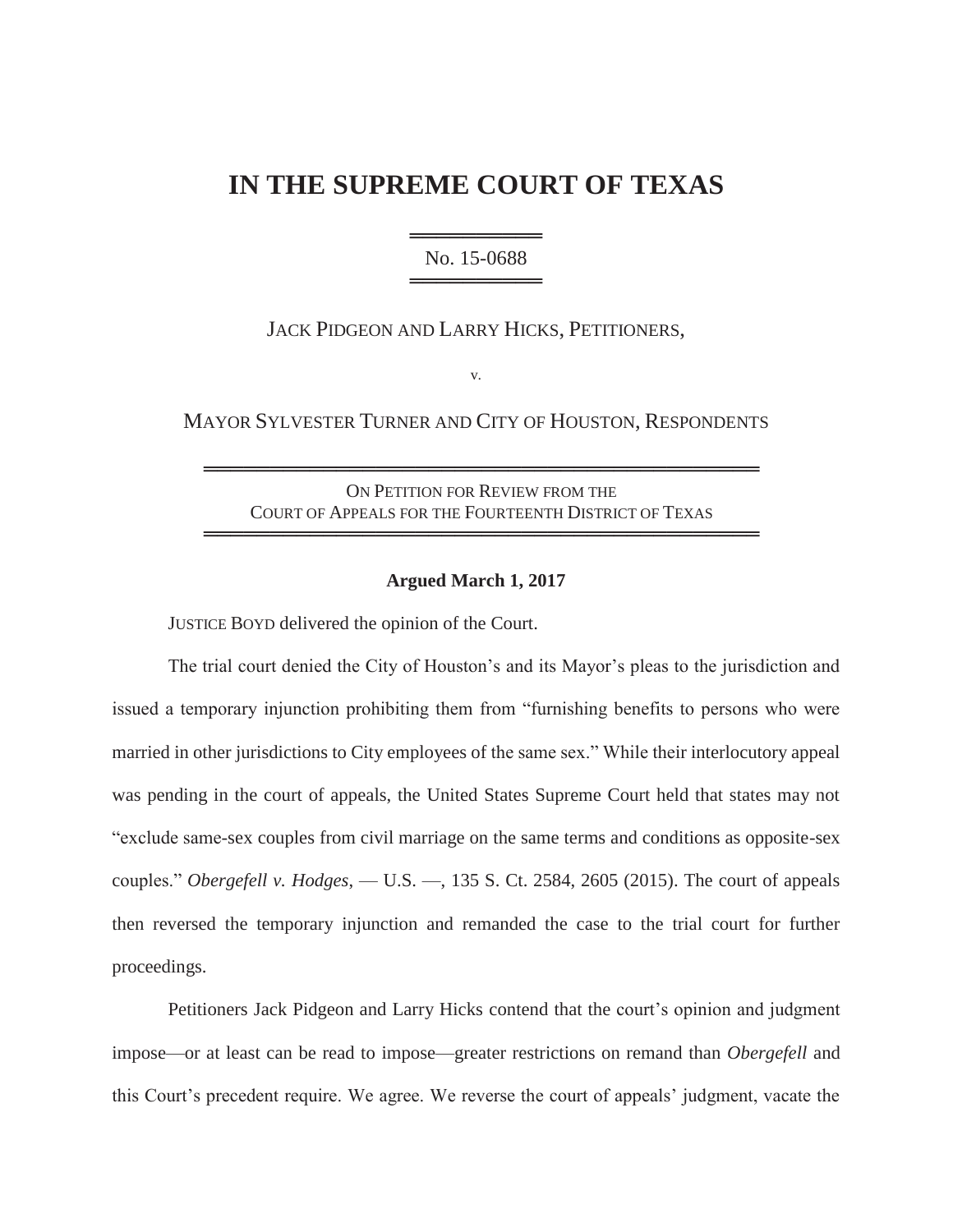trial court's orders, and remand the case to the trial court for further proceedings consistent with our opinion and judgment.

# **I. Background**

The "annals of human history reveal the transcendent importance of marriage." *Obergefell*, 135 S. Ct. at 2593–94. "Since the dawn of history, marriage has transformed strangers into relatives, binding families and societies together." *Id.* at 2594. For thousands of years, both the role of marriage and its importance to society were founded on the "understanding that marriage is a union between two persons of the opposite sex." *Id.* Until only recently, "marriage between a man and a woman no doubt had been thought of by most people as essential to the very definition of that term and to its role and function throughout the history of civilization." *United States v. Windsor,* — U.S. —, 133 S. Ct. 2675, 2689 (2013).

While "most people" have shared that view, others have not. In the early 1970s, for example, two men obtained a Texas marriage license when one of them appeared before the county clerk dressed as a woman. *See* James W. Harper & George M. Clifton, Comment, *Heterosexuality; A Prerequisite to Marriage in Texas?*, 14 S. TEX. L.J. 220, 220 (1972–73). In response, the Texas Legislature amended the Texas Family Code to expressly provide that a marriage license "may not be issued for the marriage of persons of the same sex." *See* Act of June 15, 1973, 63rd Leg., R.S., ch. 577, § 1, 1973 Tex. Gen. Laws 1596, 1596–97 (amending former Texas Family Code section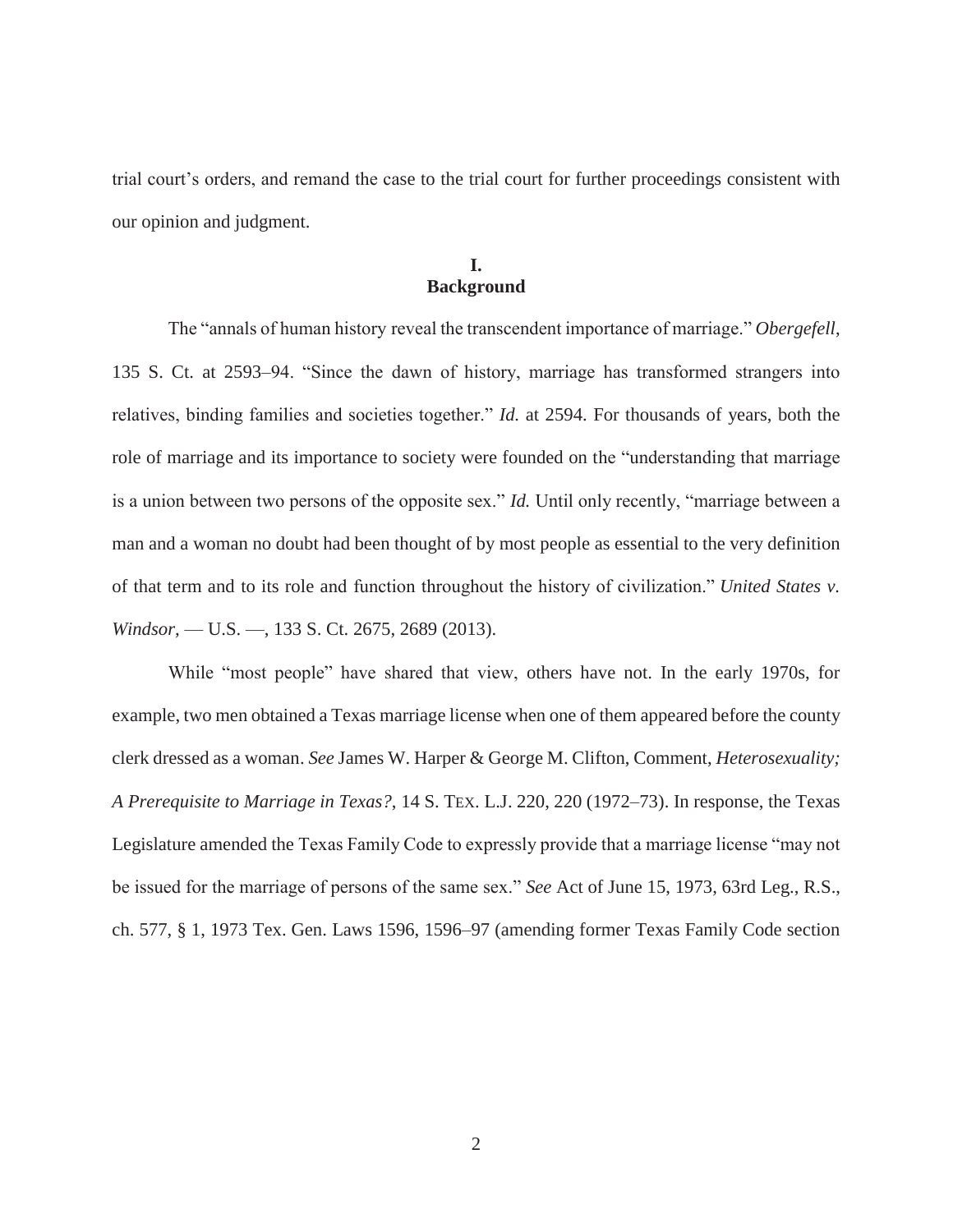1.01). Texas thus became the second state in the Union<sup>1</sup> to adopt what is often referred to as a "defense of marriage act" (DOMA). $2$ 

In response to early lawsuits, courts throughout the United States consistently rejected legal challenges to the historical understanding of marriage.<sup>3</sup> Beginning in the 1990s, many other states and the federal government<sup>4</sup> enacted DOMAs to amend their statutes<sup>5</sup>—and in some states, their constitutions<sup>6</sup>—to preserve the traditional view of marriage. Around the same time, however, other

 $\overline{a}$ 

4 Congress passed the federal Defense of Marriage Act in 1996, and then-President Clinton signed it into law. *See* Pub. L. No. 104-199, Sept. 21, 1996, 110 Stat. 2419. The federal DOMA had two key sections. First, it provided that no state "shall be required to give effect to" any other state's legal recognition of "a relationship between persons of the same sex that is treated as a marriage" or "a right or claim arising from such relationship." *Id.* § 2(a) (codified at 28 U.S.C. § 1738C (1996)). Second, it provided that when used in any federal law, "the word 'marriage' means only a legal union between one man and one woman as husband and wife, and the word 'spouse' refers only to a person of the opposite sex who is a husband or a wife." *Id.* § 3(a) (codified at 1 U.S.C. § 7 (1996)).

<sup>5</sup> *See, e.g.*, ALA. CODE § 30-1-19 (1998); ALASKA STAT. § 25.05.013 (1996); ARIZ. REV. STAT. § 25-101(C) (1996); ARK. CODE § 9-11-109 (1997); CAL. FAM. CODE § 300 (1992); COLO. REV. STAT. § 14-2-104(1)(b) (2000); FLA. STAT. §§ 741.04(1), .212 (1997); GA. CODE § 19-3-3.1 (1996); HAW. REV. STAT. § 572-1 (1985); IND. CODE § 31-11-1-1 (1997); IOWA CODE § 595.2(1) (1998); KAN. STAT. §§ 23-2501, -2508 (1996); KY. REV. STAT. §§ 402.005, .020(1)(d), .040, .045 (1998); LA.CIV.CODE arts. 89, 3520(B) (1999); MICH.COMP. LAWS § 551.1 (1996); MISS. CODE. § 93-1-1(2) (1997); MO. ANN. STAT. § 451.022(2), (3) (1996); MONT. CODE § 40-1-401(1)(d) (1997); N.C. GEN. STAT. §§ 51-1, -1.2 (1995); N.D. CENT. CODE §§ 14-03-01, -08 (1997); OHIO REV. CODE § 3101.01 (2004); OKLA. STAT. tit. 43, § 3.1 (1997); 23 PA. CONS. STAT. § 1704 (1996); S.C. CODE § 20-1-15 (1996); S.D. CODIFIED LAWS § 25-1-1 (1996); TENN. CODE § 36-3-113 (1996); UTAH CODE §§ 30-1-2(5) (1977), -4.1 (2004); VA. CODE § 20-45.2 (1997); W. VA. CODE § 48-2-603 (2001); WYO. STAT. § 20-1-101 (1977).

6 Twenty-three states passed constitutional amendments in addition to statutory provisions. *See* ALA. CONST. art. I, § 36.03; ALASKA CONST. art. I, § 25; ARIZ. CONST. art. XXX, § 1; ARK. CONST. amend. LXXXIII, § 1; CAL.

 $1$  A few weeks earlier in 1973, Maryland adopted a statute providing that "[o]nly a marriage between a man and a woman is valid in this state." *See* 1973 Md. Laws 574 (enacting former MD. CODE art. 62, § 1 (1973)).

<sup>2</sup> For simplicity's sake, we use the acronym DOMA to refer generically to legislation intended to limit marriage to one man and one woman or otherwise defend or promote that historical view. In actuality, the laws we refer to as DOMAs include a variety of provisions and address the subject in different ways.

<sup>3</sup> *See, e.g.*, *Adams v. Howerton*, 673 F.2d 1036 (9th Cir. 1982) (holding federal statute limited marriage to one man and one woman and did not violate federal constitution); *Dean v. District of Columbia*, 653 A.2d 307 (D.C. 1995) (holding D.C. statute did not authorize same-sex marriage and did not violate federal constitution); *Jones v. Hallahan*, 501 S.W.2d 588, 590 (Ky. 1973) (holding state statute limited marriage to "the union of a man and a woman" and did not violate federal constitution); *Baker v. Nelson*, 191 N.W.2d 185, 187 (Minn. 1971) (holding state statute limited marriage to two persons of the opposite sex and did not violate federal constitution), *appeal dism'd*, 409 U.S. 810, 810 (1972) (dismissing appeal "for want of a substantial federal question"); *Anonymous v. Anonymous*, 325 N.Y.S.2d 499, 500 (1971) ("The law makes no provision for a 'marriage' between persons of the same sex.").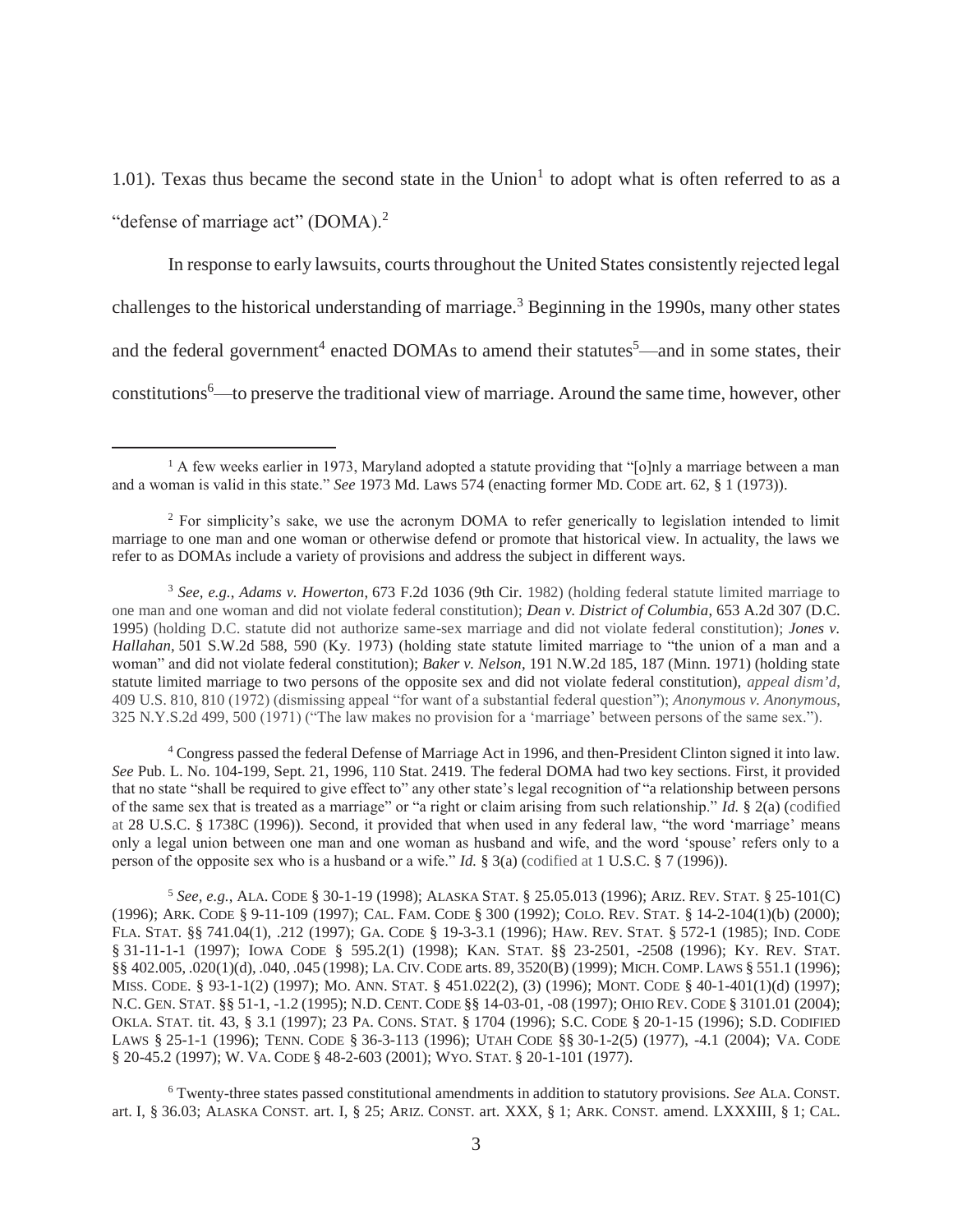states' courts became more receptive to legal and constitutional challenges to laws restricting marriage to the historical view.<sup>7</sup> Soon, some state legislatures began amending their laws to expressly permit and recognize same-sex marriages, and more courts began invalidating laws that  $did$  not. $8$ 

In 2013, the United States Supreme Court held in a 5-4 decision that the federal DOMA's provision defining the terms "marriage" and "spouse" to apply only to opposite-sex couples violates "basic due process and equal protection principles applicable to the Federal Government." *Windsor*, 133 S. Ct. at 2693 (citing U.S. CONST. amend. V; *Bolling v. Sharpe*, 347 U.S. 497 (1954)). The Court noted that by then, twelve states and the District of Columbia had "decided that same-sex couples should have the right to marry and so live with pride in themselves and their union and in a status of equality with all other married persons." *Id.* at 2689.

CONST. art. I, § 7.5; COLO. CONST. art. II, § 31; FLA. CONST. art. I, § 27; GA. CONST. art. I, § 4, ¶ I; HAW. CONST. art. I, § 23; KAN. CONST. art. XV, § 16; KY. CONST. § 233A; LA. CONST. art. XII, § 15; MICH. CONST. art. 1, § 25; MISS. CONST. art. 14, § 263A; MO. CONST. art. I, § 33; MONT. CONST. art. XIII, § 7; N.C. CONST. art. XIV, § 6; N.D. CONST. art. XI, § 28; OHIO CONST. art. XV, § 11; OKLA. CONST. art. II, § 35; S.C. CONST. art. XVII, § 15; S.D. CONST. art. XXI, § 9; TENN. CONST. art. XI, § 18; TEX. CONST. art. I, § 32; VA. CONST. art. I, § 15-A. Six additional states passed constitutional amendments without enacting a statutory provision. *See* IDAHO CONST. art. III, § 28; NEB. CONST. art. I, § 29; NEV. CONST. art. I, § 21; OR. CONST. art. XV, § 5a; UTAH CONST. art. I, § 29; WIS. CONST. art. XIII, § 13.

<sup>7</sup> *See, e.g.*, *Baker v. State*, 744 A.2d 864, 886 (Vt. 1999) (holding that the Vermont Constitution's commonbenefits clause requires state to provide "the same benefits and protections" to same-sex couples as to "married opposite-sex couples"); *Brause v. Bureau of Vital Statistics*, No. 3AN-95-6562 CI, 1998 WL 88743, at \*6 (Alaska Super. Ct. Feb. 27, 1998) (mem. op.) (requiring state to show compelling reason to ban same-sex marriage); *Baehr v. Lewin*, 852 P.2d 44, 67 (Haw. 1993) (plurality op.) (holding Hawaii statute potentially violated Hawaii Constitution's equal-protection clause and was subject to "strict scrutiny," meaning it was unconstitutional unless it was "justified by compelling state interests" and was "narrowly drawn to avoid unnecessary abridgements of the [plaintiffs'] constitutional rights").

<sup>8</sup> *See, e.g.*, DEL. CODE tit. 13, § 129 (2013); D.C. CODE § 46-401 (2009); MD. CODE, FAM. LAW § 2-201 (2012); MINN. STAT. § 517.01 (2013); N.H. REV. STAT. ANN. § 457:1-a (2009); N.Y. DOM. REL. LAW § 10-a (2011); 15 R.I. GEN. LAWS § 15-1-1 (2013); VT. STAT. ANN. tit. 15, § 8 (2009); WASH. REV. CODE § 26.04.010 (2012); *Varnum v. Brien*, 763 N.W.2d 862 (Iowa 2009); *Kerrigan v. Comm'r of Pub. Health*, 957 A.2d 407 (Conn. 2008); *Lewis v. Harris*, 908 A.2d 196 (N.J. 2006); *Goodridge v. Dept. of Pub. Health*, 798 N.E.2d 941 (Mass. 2003).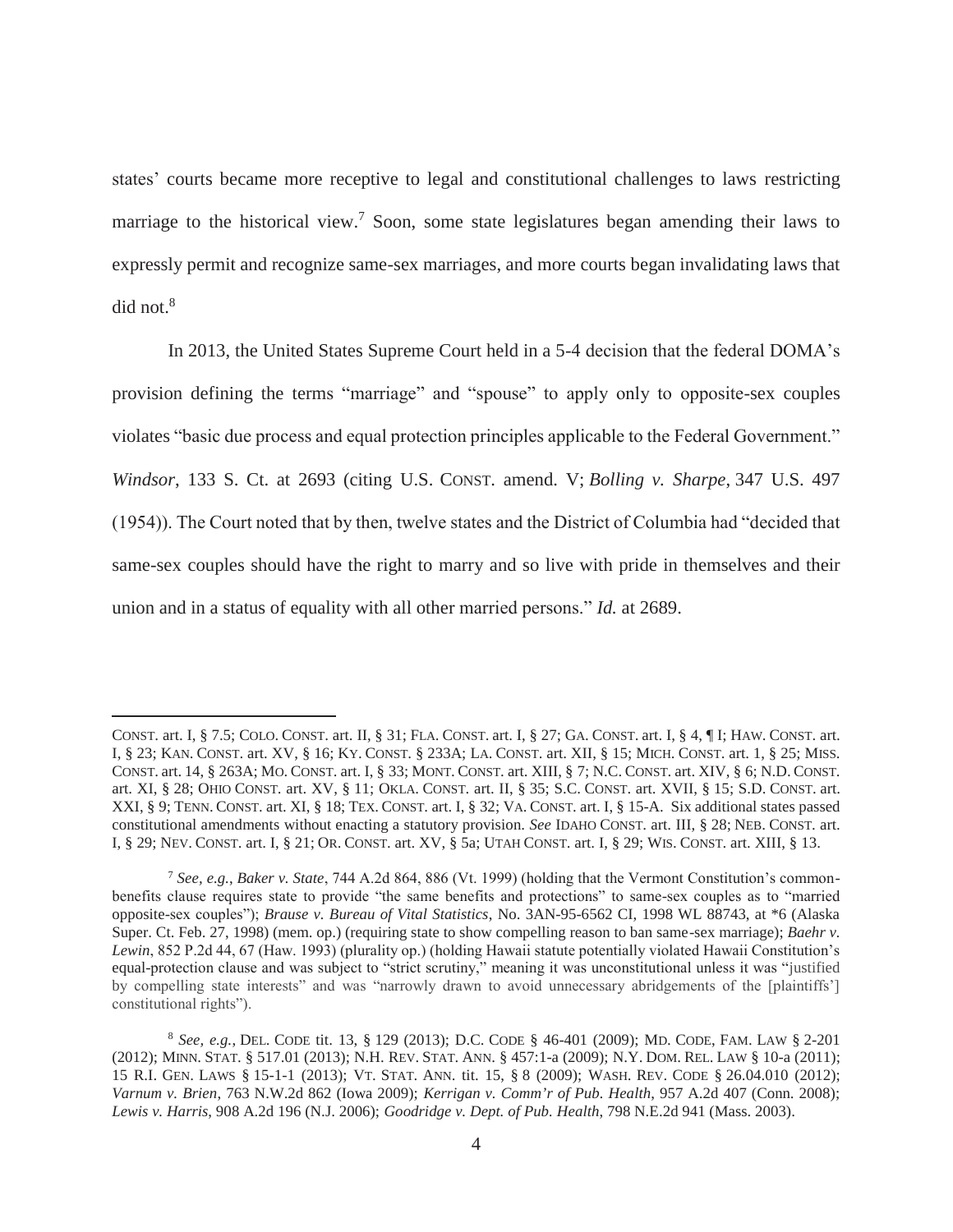In the Court's view, the federal DOMA definitions did not merely preserve the traditional view of marriage. Instead, their "avowed purpose and practical effect [were] to impose a disadvantage, a separate status, and so a stigma upon all who enter into same-sex marriages made lawful by the unquestioned authority of [the] States." *Id.* at 2693. Concluding that "no legitimate purpose overcomes the purpose and effect to disparage and to injure those whom [a state], by its marriage laws, sought to protect in personhood and dignity," the Court found the federal definitions unconstitutional. *Id.* at 2696.

Based on *Windsor*, the City of Houston city attorney advised then-Mayor Annise Parker that the City "may extend benefits" to City employees' same-sex spouses who were legally married in other states "on the same terms it extends benefits to heterosexual spouses." In the attorney's opinion, refusing to provide such benefits would "be unconstitutional." Relying on this advice, on November 19, 2013, Mayor Parker sent a memo to the City's human-resources director "directing that same-sex spouses of employees who have been legally married in another jurisdiction be afforded the same benefits as spouses of a heterosexual marriage." The City began offering those benefits soon after the Mayor issued her directive.

A month later, on December 13, 2013, Pidgeon and Hicks<sup>9</sup> filed suit against the City and the Mayor<sup>10</sup> in state court (*Pidgeon I*), challenging the Mayor's directive and the City's provision

<sup>&</sup>lt;sup>9</sup> Except when helpful to distinguish the two, we will generally refer to Pidgeon and Hicks collectively as Pidgeon.

 $10$  Except when helpful to distinguish the two, we will generally refer to the Mayor and the City collectively as the Mayor. Pidgeon sued Mayor Parker in her official capacity, as is required for an *ultra-vires* action. *See City of El Paso v. Heinrich*, 284 S.W.3d 366, 373 (Tex. 2009). Mayor Parker's term ended on January 2, 2016, and Sylvester Turner took office on that date. When a public officer who is sued in an official capacity ceases to hold office before an appeal is resolved, her successor in office is automatically substituted as a party. TEX. R. APP. P. 7.2(a). Although Mayor Turner did not initially issue the directive, he has expressed no intent to withdraw it and has continued to defend it in this appeal.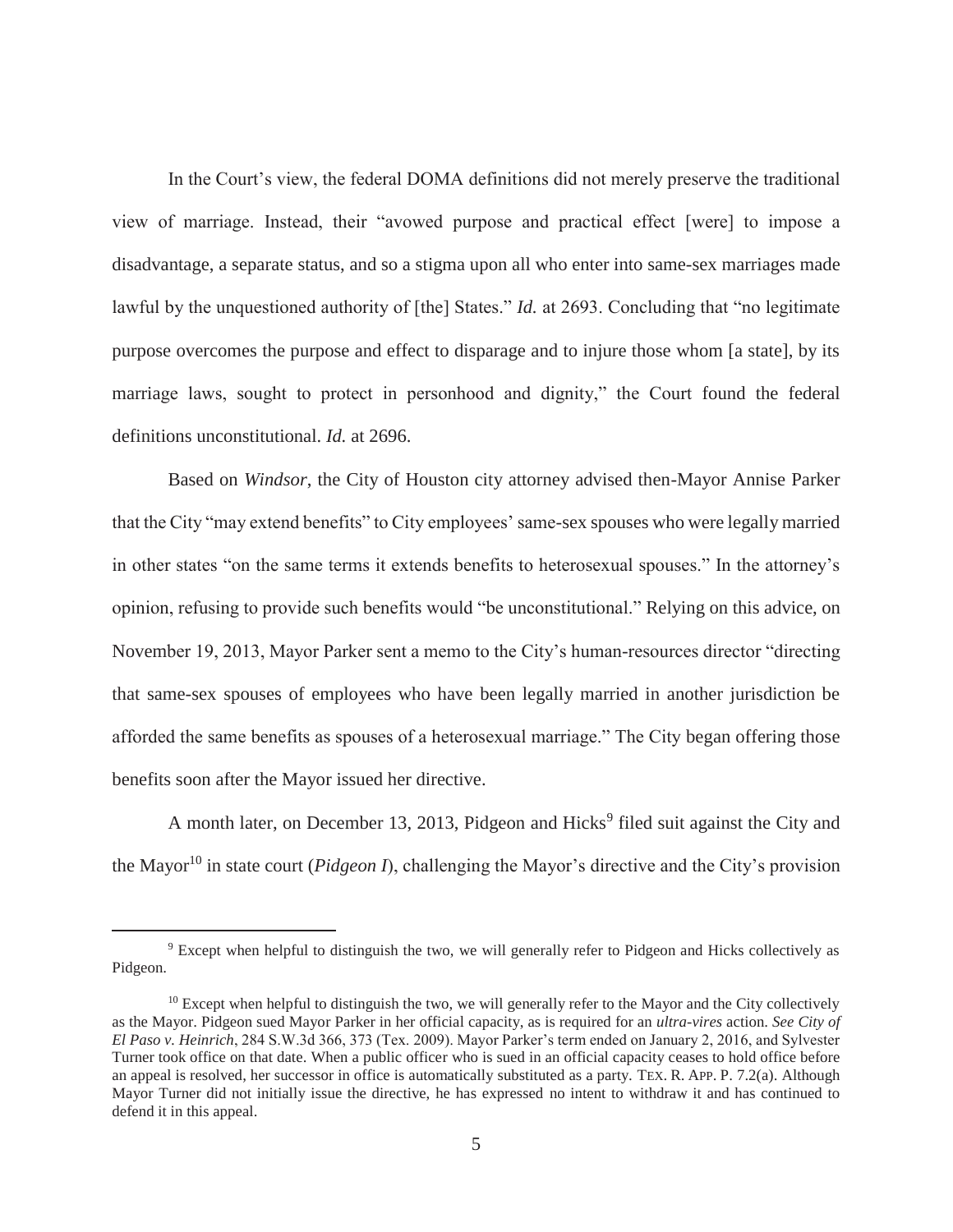of benefits pursuant to that directive. The Mayor removed *Pidgeon I* to federal court, which ultimately remanded it back to state court. But by then, the state court had apparently dismissed the suit for want of prosecution. Instead of challenging the dismissal of *Pidgeon I*, Pidgeon and Hicks reasserted their claims by filing this suit (*Pidgeon II*) on October 22, 2014.

Pidgeon and Hicks alleged that they are Houston taxpayers and qualified voters, that the City is "expending significant public funds on an illegal activity," and that the Mayor's directive authorizing those expenditures violates Texas's and the City's DOMAs. Specifically, prior to *Windsor*, the City had amended its charter, and the State had amended the Texas Family Code and the Texas Constitution, to more forcefully preserve the traditional view of marriage:

- In 2001, the City's voters signed and then approved a petition to amend the City's charter to provide that, except "as required by State or Federal law, the City of Houston shall not provide employment benefits, including health care, to persons other than employees, their legal spouses and dependent children." CITY OF HOUSTON CHARTER art. II, § 22. Although this language did not expressly refer to same-sex relationships, the voters' intent to deny tax-funded employment benefits to same-sex partners was undisputed, as reflected in the title the City itself gave to the new provision: "Denial of Benefits to Same-Sex Partners and Related Matters."<sup>11</sup>
- In 2003, the Texas Legislature amended the Family Code to expressly provide that (1) any "marriage between persons of the same sex . . . is contrary to the public policy of this state and is void in this state"; and (2) the state or any agency or political subdivision "may not give effect to" any "right or claim to any legal protection, benefit, or responsibility asserted as a result of a marriage between persons of the same sex . . . in this state or in any other jurisdiction," TEX. FAM. CODE § 6.204(b), (c)(2) (2003). *See* Act of May 14, 2003, 78th Leg., R.S., ch. 124, § 1, 2003 Tex. Sess. Law Serv. 124.
- In 2005, two-thirds of the Texas Senate and House approved a joint resolution to amend the Texas Constitution to expressly provide that:

<sup>11</sup> *See also* "City Voters Reject Same-Sex Benefits," HOUS. CHRON. (Nov. 7, 2001), http://www.chron.com/news/houston-texas/article/City-voters-reject-same-sex-benefits-2072330.php ("Gay rights . . . was the burning issue.").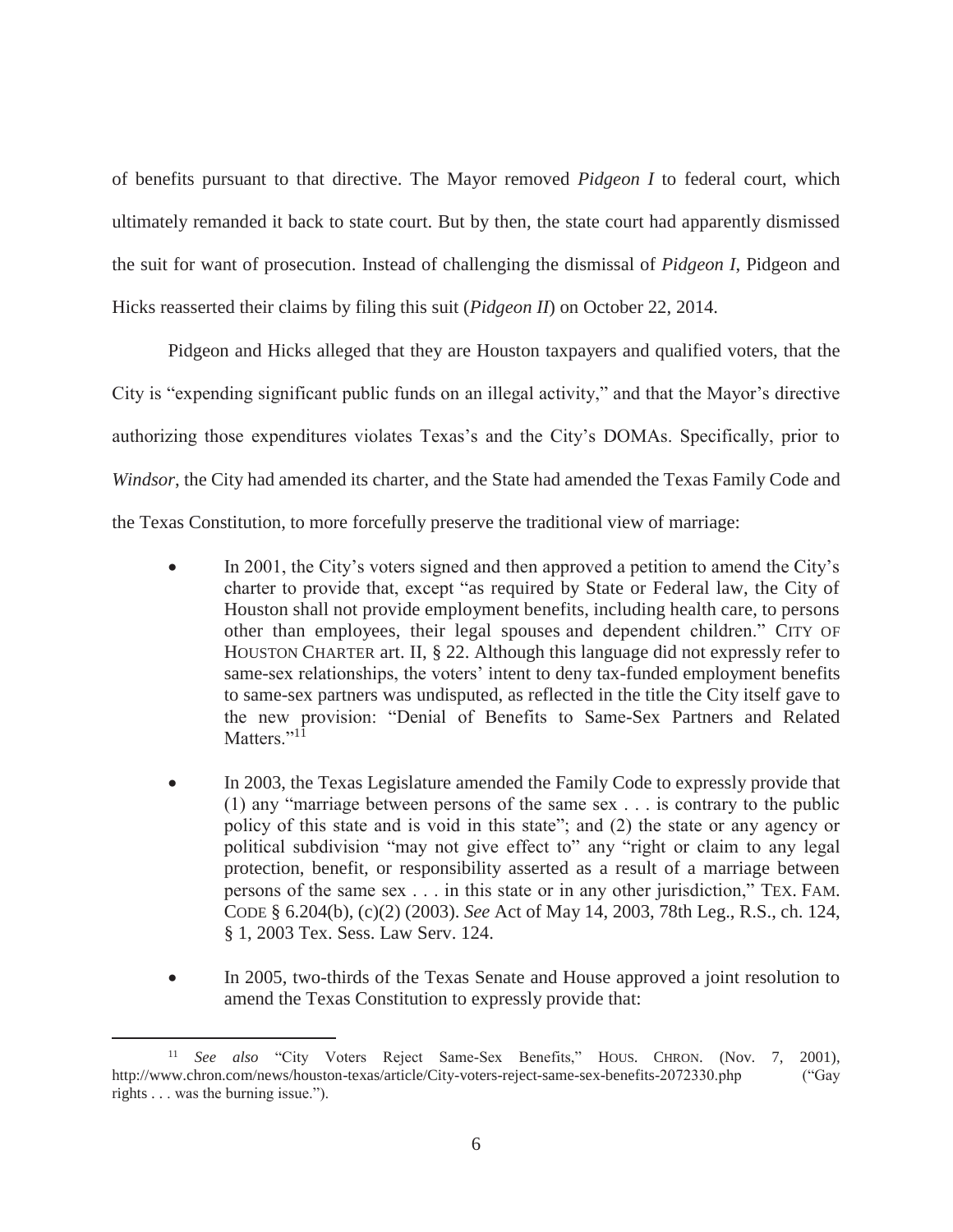- (a) Marriage in this state shall consist only of the union of one man and one woman[, and]
- (b) This state or a political subdivision of this state may not create or recognize any legal status identical or similar to marriage.

Act effective Nov. 11, 2005, 79th Leg., R.S., Tex. Gen. Laws 5409. Later that year, over 76% of Texas voters approved the proposition.12 *See* TEX. CONST. art. I, § 32.

Pidgeon alleged that these DOMAs remained valid and enforceable despite *Windsor* because *Windsor* addressed only the *federal* DOMA and its impact on persons married in states that had elected to allow same-sex marriages. In Pidgeon's view, *Windsor* merely required the federal government to acknowledge marriages the various states may recognize; it did not require Texas or any other state to license same-sex marriages or recognize same-sex marriages performed in other states. Pidgeon sought unspecified actual damages as well as temporary and permanent injunctive relief prohibiting the City from providing benefits to same-sex spouses of employees married in other jurisdictions.

The Mayor and City filed pleas to the jurisdiction asserting governmental immunity and challenging Pidgeon's standing to assert his claims.<sup>13</sup> The trial court denied the pleas and granted Pidgeon's request for a temporary injunction prohibiting the Mayor "from furnishing benefits to persons who were married in other jurisdictions to City employees of the same sex." The Mayor immediately filed this interlocutory appeal challenging both the order denying the pleas to the jurisdiction and the order granting the temporary injunction.

<sup>&</sup>lt;sup>12</sup> See OFFICE OF THE SEC'Y OF STATE, RACE SUMMARY REPORT: 2005 CONSTITUTIONAL AMENDMENT ELECTION (2005), http://elections.sos.state.tx.us/elchist117\_state.htm.

<sup>&</sup>lt;sup>13</sup> The City challenged Pidgeon's standing to assert any of his claims against the City, but the Mayor initially challenged only his standing to sue her for damages and attorney's fees. She later filed a supplemental plea challenging all of Pidgeon's claims. The trial court heard and ruled on all of the challenges together.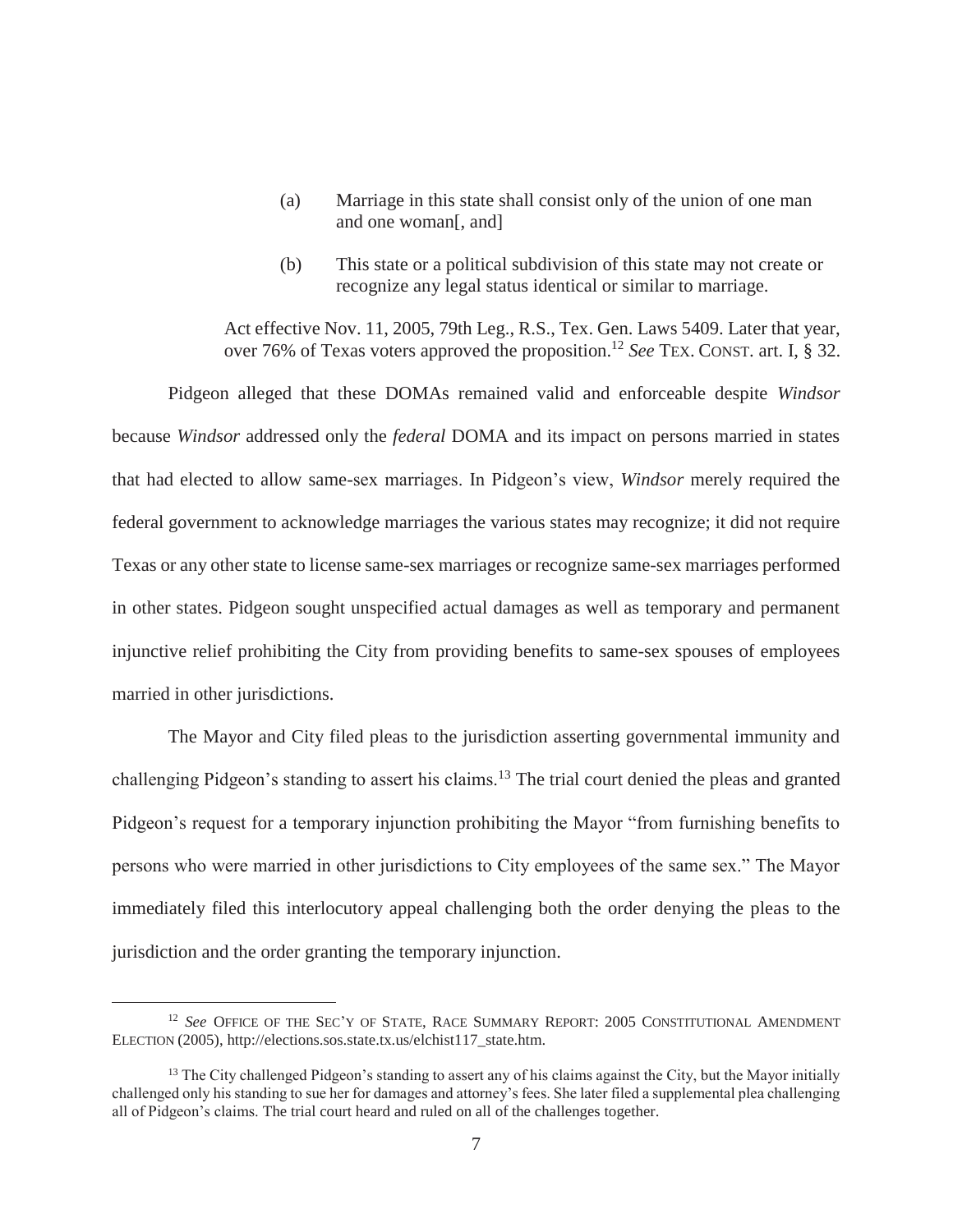Meanwhile, courts across the country were hearing other lawsuits challenging the constitutionality of various state DOMAs. In *Obergefell*, the United States Supreme Court consolidated and agreed to hear five of those cases, in which the plaintiffs alleged that their states' laws denying same-sex couples the right to marry or prohibiting recognition of the legal validity of a same-sex marriage from another state violate the federal Constitution. 135 S. Ct. at 2593. On June 26, 2015—while this case (*Pidgeon II*) remained pending on interlocutory appeal before the Texas court of appeals—the United States Supreme Court issued its decision in *Obergefell*. *Id*. at 2608.

In another 5-4 decision, the Court concluded in *Obergefell* that the state DOMAs at issue violate "the Due Process and Equal Protection Clauses of the Fourteenth Amendment." *Id.* at 2604. Based on that conclusion, the Court held that the states may not "exclude same-sex couples from civil marriage on the same terms and conditions as opposite-sex couples," and may not "refuse to recognize a lawful same-sex marriage performed in another State on the ground of its same-sex character." *Id.* at 2605.

The Mayor then filed a supplemental brief in the court of appeals, arguing that *Obergefell* required the court to reverse the injunction. In response, Pidgeon argued that even if *Obergefell* requires Texas to license and recognize same-sex marriages, it does not require "states to pay taxpayer-funded benefits to same-sex relationships." According to Pidgeon, *Obergefell* did not resolve his claims because federal courts cannot "commandeer state spending decisions."

On July 28, 2015, the court of appeals reversed the trial court's temporary injunction. 477 S.W.3d 353, 355 (Tex. App.—Houston [14th Dist.] 2015). In a brief *per curiam* opinion, the court recited *Obergefell*'s holdings that "same sex couples may exercise their fundamental right to marry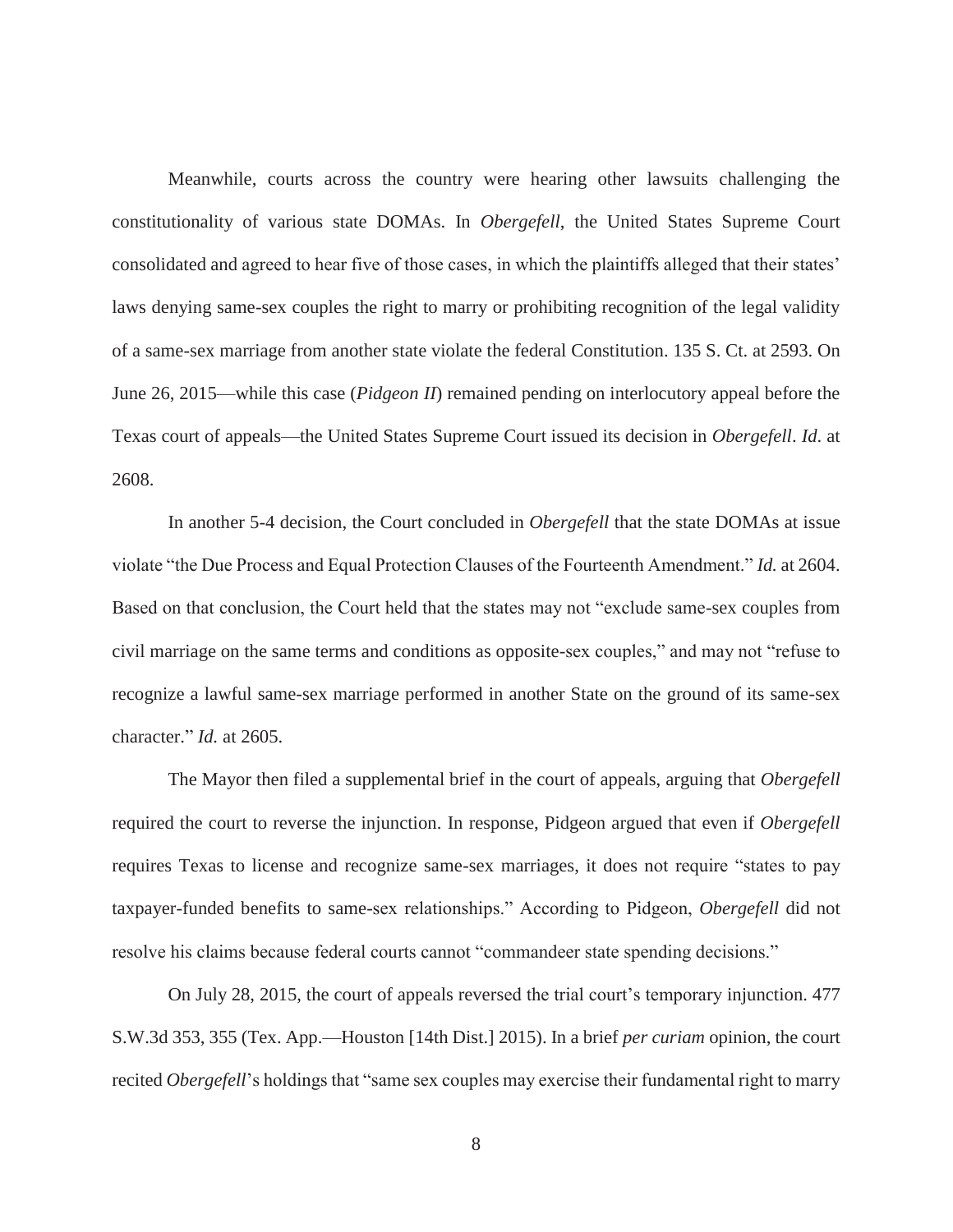in all States," and that "there is no lawful basis for a State to refuse to recognize a lawful same-sex marriage performed in another State on the ground of its same-sex character." *Id.* at 354 (quoting *Obergefell*, 135 S. Ct. at 2604–05, 2607–08). Noting "the substantial change in the law regarding same-sex marriage since the temporary injunction was signed," the court reversed the injunction and remanded the case to the trial court for further proceedings. *Id.* at 355. We granted Pidgeon's petition for review.<sup>14</sup>

# **II. Our Jurisdiction**

We must first determine whether we have jurisdiction to review the court of appeals' interlocutory decision. The Mayor appealed from the trial court's orders denying her plea to the jurisdiction and granting the temporary injunction. Texas law permits interlocutory appeals from such orders, *see* TEX. CIV. PRAC. & REM. CODE § 51.014(a)(4), (8), but currently, this Court's jurisdiction over interlocutory appeals "is limited." *TIC Energy & Chem., Inc. v. Martin*, 498 S.W.3d 68, 71 (Tex. 2016) (citing TEX. GOV'T CODE § 22.001(a)(1)).<sup>15</sup> We may only review the

<sup>&</sup>lt;sup>14</sup> Both before and after we granted review, we received numerous amicus curiae briefs urging us to consider the case and expressing various views on how we should rule. In support of Pidgeon, we received amicus briefs from one Texas Railroad Commissioner, eleven Texas Senators, forty Texas Representatives, and four then-candidates for the Texas Legislature; fifteen "Conservative Leaders throughout Texas," the U.S. Pastor Council, and Texas Leadership (aka the Texas Pastor Council); the Texas Governor, Lieutenant Governor, and Attorney General; and the Foundation for Moral Law and the Institute for Creation Research. In support of the Mayor, we received amicus briefs from Kenneth L. Smith; the International Municipal Lawyers Association and the Texas Municipal League; Lawyers for America; twenty-six Texas constitutional-law and family-law professors; L.J. and M.P., a Married Couple, and Equality Texas; the *De Leon* plaintiffs; the Anti-Defamation League; GLBTQ Legal Advocates & Defenders, Lambda Legal Defense and Education Fund, Inc., the National Center for Lesbian Rights, the American Civil Liberties Union of Texas, and the American Civil Liberties Union Foundation; and three "scholars who study same-sex couples and their families." We also received numerous emails, letters, and postcards expressing a wide variety of views, which we have treated as amicus briefs.

<sup>&</sup>lt;sup>15</sup> The Legislature recently removed these and other limitations on our jurisdiction, but that change is not effective until September 1, 2017. Act of May 19, 2017, 85th Leg., R.S., ch.  $\ddot{\rm s}$  1, 2017 Tex. Gen. Laws  $\ddot{\rm s}$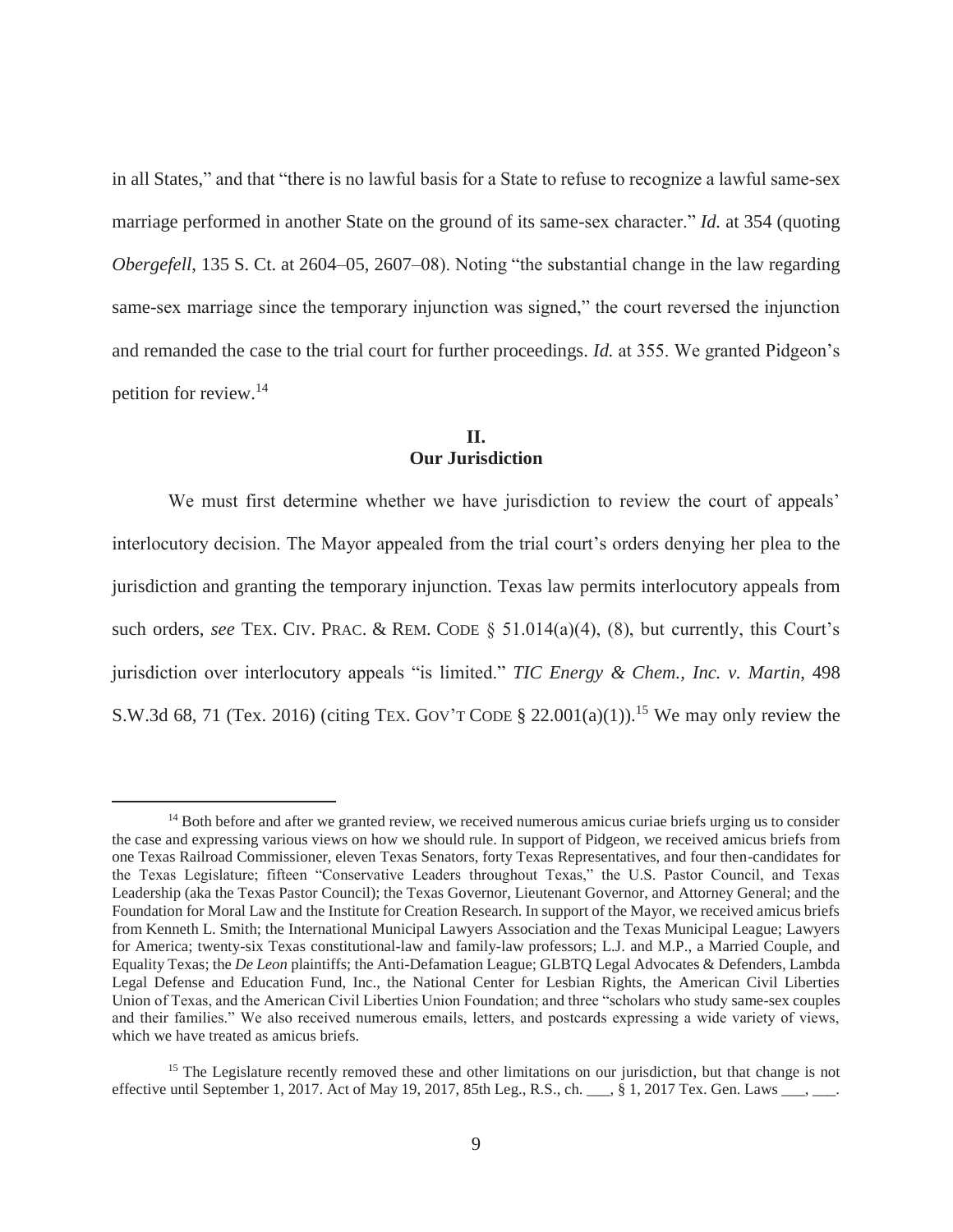appellate court's interlocutory decision if (1) one or more justices dissented in the court of appeals, or (2) the court of appeals "holds differently from a prior decision of another court of appeals or of the supreme court." TEX. GOV'T CODE § 22.225(c) (incorporating TEX. GOV'T CODE § 22.001(a)(1)–(2)). One court "holds differently from another when there is inconsistency in their respective decisions that should be clarified to remove unnecessary uncertainty in the law and unfairness to litigants." *Id.* § 22.225(e).

Pidgeon argues that the court of appeals' decision in this case creates an inconsistency that should be clarified. In its opinion, the court recited not only the Supreme Court's holdings in *Obergefell*, but also the United States Fifth Circuit Court of Appeals' holdings in a case called *De Leon v. Abbott*. *See* 477 S.W.3d at 354–55 (citing *De Leon v. Abbott*, 791 F.3d 619, 624–25 (5th Cir. 2015)). Concluding that both decisions created a "substantial change in the law regarding same-sex marriage since the temporary injunction was signed," the court reversed the temporary injunction and remanded the case to the trial court "for proceedings consistent with *Obergefell* and *De Leon*." *Id.* at 355. Pidgeon contends that the court's requirement that the trial court proceed "consistent with" *De Leon* conflicts with our previous decisions holding that Fifth Circuit decisions are not binding on Texas courts. *See, e.g.*, *Penrod Drilling Corp. v. Williams*, 868 S.W.2d 294, 296 (Tex. 1993) (holding that while "Texas courts may certainly draw upon the precedents of the Fifth Circuit, or any other federal or state court, . . . they are *obligated* to follow only higher Texas courts and the United States Supreme Court").

The Mayor agrees that *De Leon* is not binding on the trial court but contends that the court of appeals did not hold that it was. According to the Mayor, the court of appeals "did not rule on how *Obergefell* and *De Leon* affect the ultimate outcome of [Pidgeon's] claims," and instead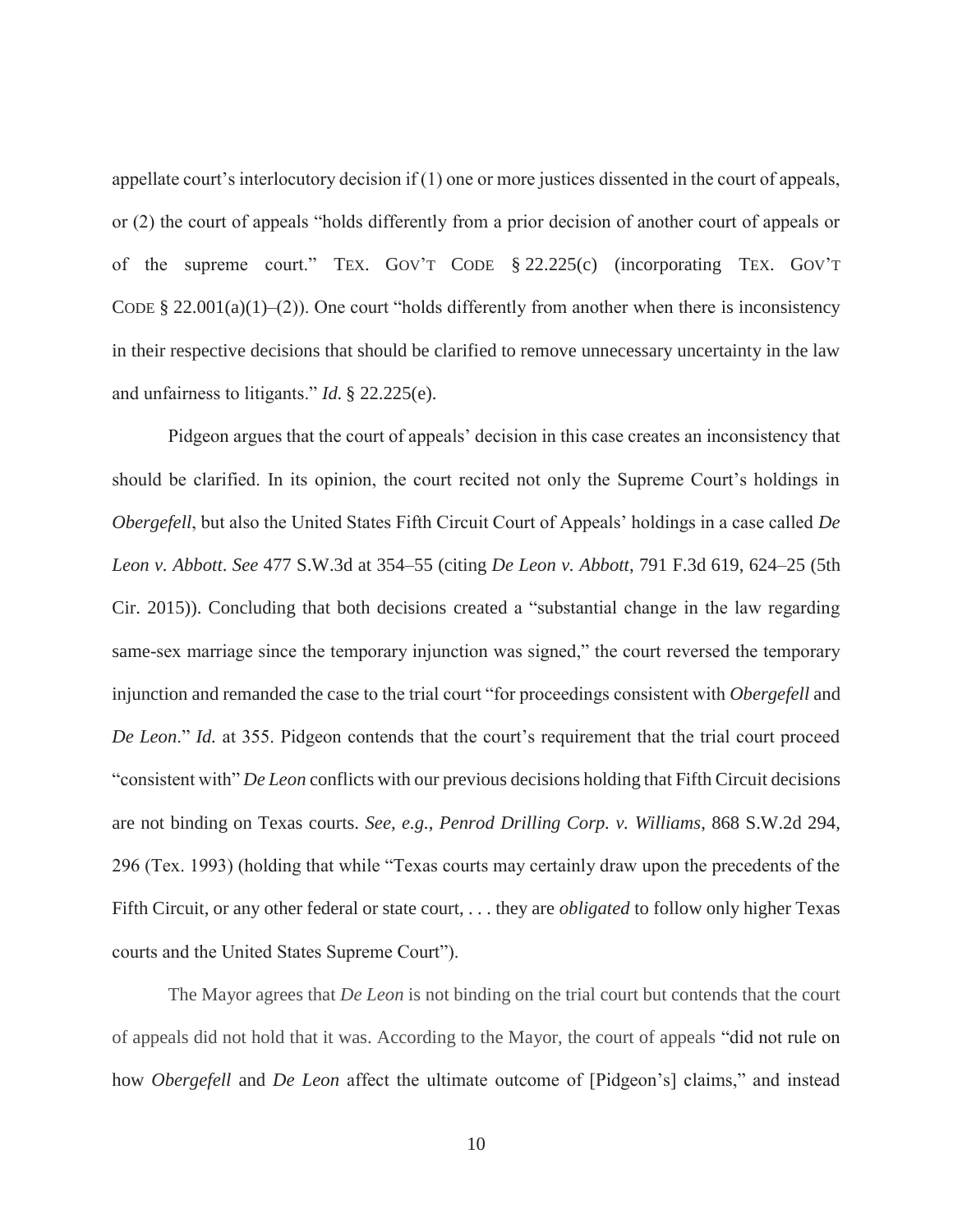"simply reversed the temporary injunction based on the change in the law and remanded to the trial court, in the interest of justice, for proceedings consistent with those cases."

We agree with the Mayor that the trial court *could* read the court of appeals' opinion to hold merely that the trial court should consider *De Leon* as a persuasive authority when addressing Pidgeon's arguments. As the Mayor notes, the court of appeals suggested that it was remanding the case "in the interest of justice" because the case "has not been fully developed." 477 S.W.3d at 355 n.3 (citing TEX. R. APP. P. 43.3(b); *Ahmed v. Ahmed*, 261 S.W.3d 190, 196 (Tex. App.— Houston [14th Dist.] 2008, no pet.); *Chrismon v. Brown*, 246 S.W.3d 102, 116 (Tex. App.— Houston [14th Dist.] 2007, no pet.)). But without our review, Pidgeon has no assurance that the trial court *would* read the court of appeals' opinion that way. The court of appeals did not instruct the trial court to proceed "in light of" or "considering" *De Leon*. Instead, it instructed the court to proceed "consistent with" *De Leon*. We conclude that the court of appeals' language gives rise to the type of "unnecessary uncertainty in the law and unfairness to litigants" that our conflicts jurisdiction allows us to clarify. *See* TEX. GOV'T CODE § 22.225(e). We thus conclude that we have jurisdiction over this interlocutory appeal. *See Harry Eldridge Co. v. T.S. Lankford & Sons*, *Inc.*, 371 S.W.2d 878, 879 (Tex. 1963) ("[W]hen our jurisdiction is properly invoked as to one point set forth in the application for writ of error, we acquire jurisdiction of the entire case.").

# **III. Arguments and Requested Relief**

We now turn to Pidgeon's substantive arguments. Pidgeon does not argue that the court of appeals erred by dissolving the temporary injunction and remanding the case to the trial court. Instead, he contends that the court of appeals (A) should not have instructed the trial court to conduct further proceedings "consistent with" *De Leon*; (B) should not have reversed the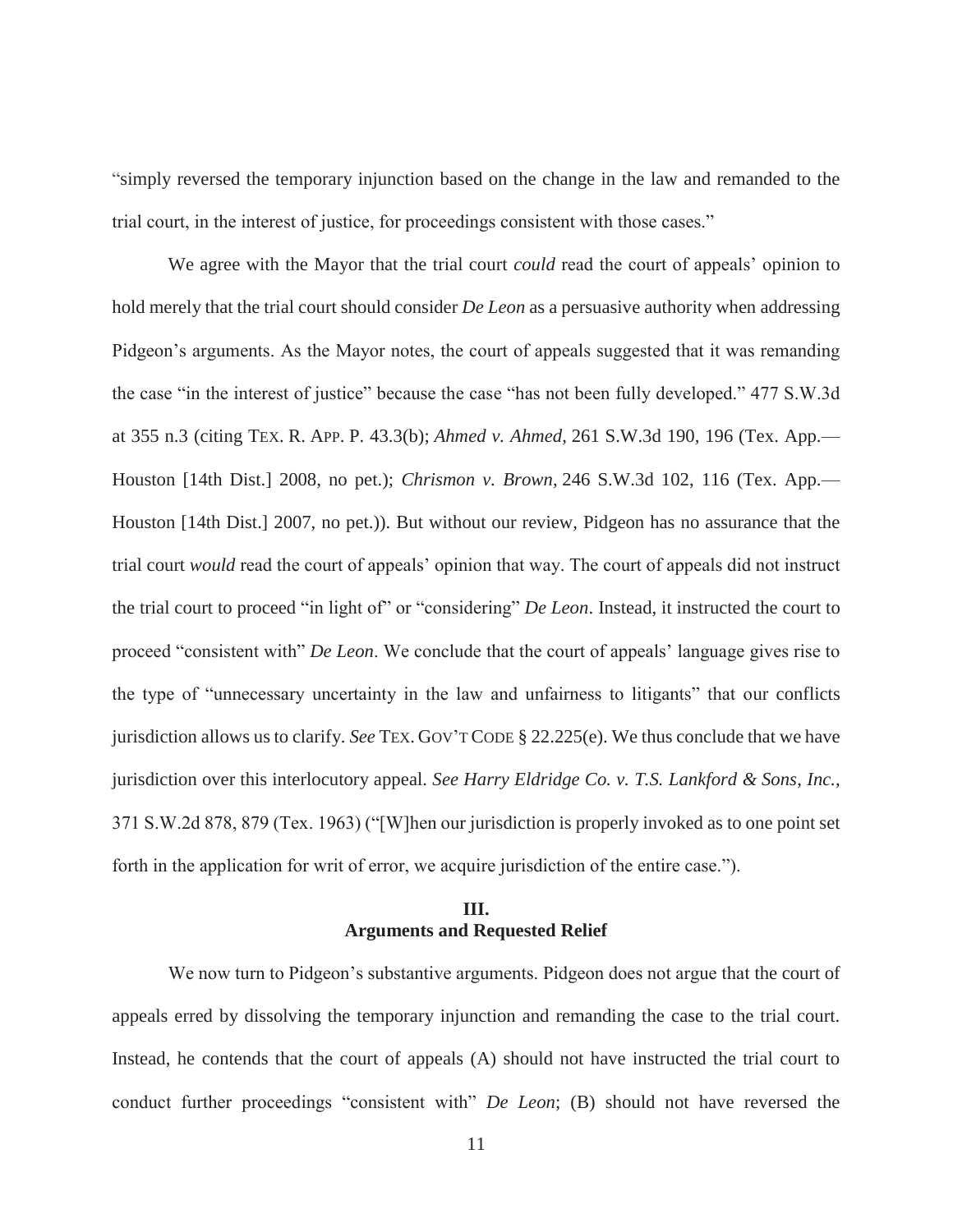temporary injunction, but instead should have vacated or dissolved it; and (C) should have affirmed the temporary injunction "to the extent" it required the City to "claw back" benefits the City provided to same-sex spouses before *Obergefell*. In addition, he (D) urges us to instruct the trial court to "narrowly construe" *Obergefell* on remand. We address each argument in turn.

## **A** *De Leon*

Pidgeon first argues that by instructing the trial court to conduct further proceedings "consistent with" the Fifth Circuit's decision in *De Leon*, the court of appeals' opinion could be misread to mean that *De Leon* is binding on the trial court. Whether *De Leon* is binding is crucial to Pidgeon's case because unlike *Obergefell*, *De Leon* specifically held that the Texas DOMAs violate the federal Constitution and cannot be enforced. *See De Leon v. Perry*, 975 F. Supp. 2d 632, 666 (W.D. Tex. 2014), *aff'd sub nom.*, *De Leon v. Abbott*, 791 F.3d 619 (5th Cir. 2015). We agree with Pidgeon that the court of appeals should not have ordered the trial court to proceed on remand "consistent with" *De Leon*.

Two same-sex couples filed *De Leon* in federal court in San Antonio in 2013, shortly after *Windsor* issued. They sued the Texas Governor, the Texas Commissioner of the Department of State Health Services, and the Bexar County Clerk (collectively, the Governor), challenging the constitutionality of the Texas DOMAs under the federal Constitution. The federal district court enjoined the Governor from enforcing the Texas DOMAs, holding that "Texas' prohibition on same-sex marriage conflicts with the United States Constitution's guarantees of equal protection and due process," 975 F. Supp. 2d at 639, and "Texas' refusal to recognize . . . out-of-state same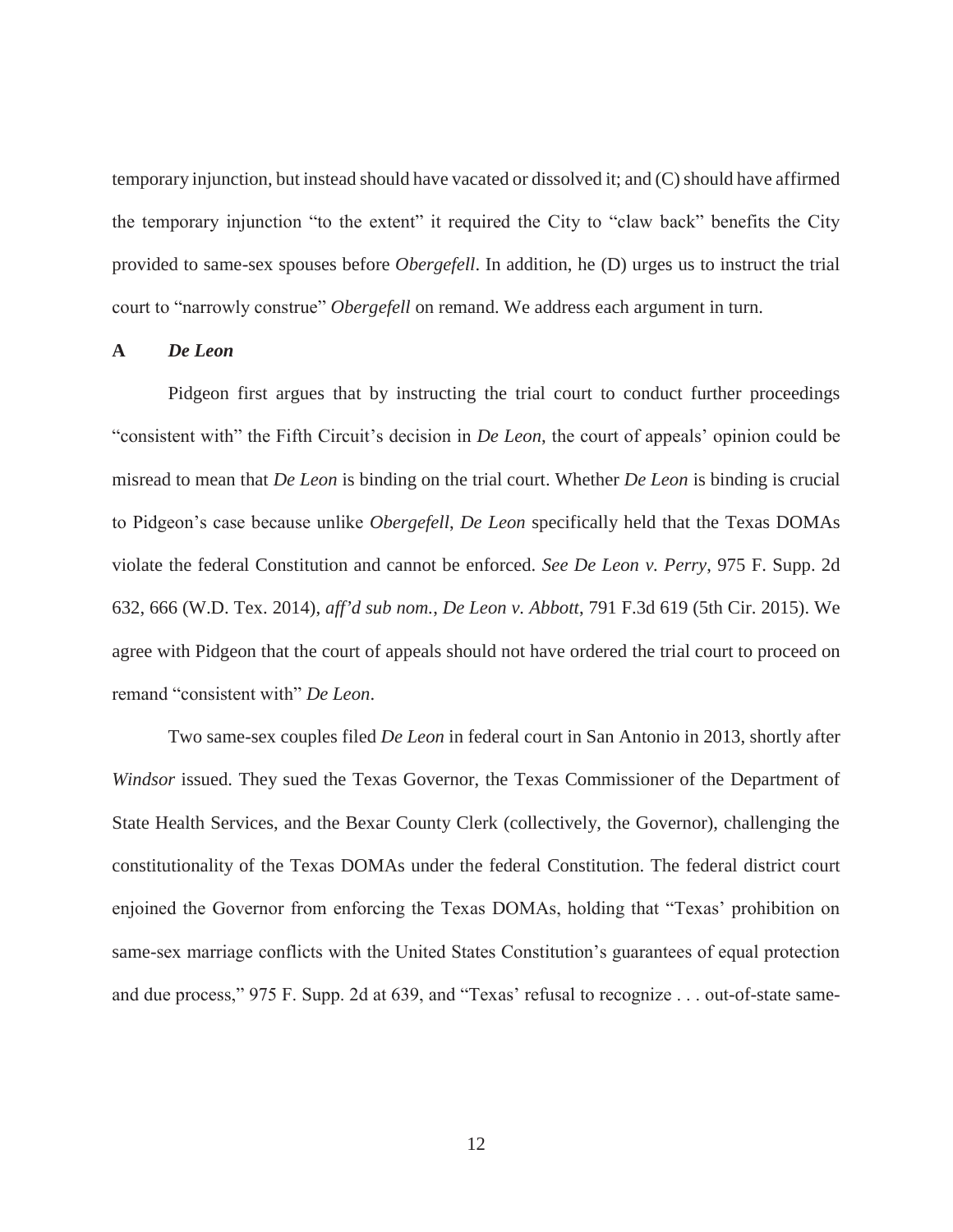sex marriage<sup>[s]</sup> violates due process," *id.* at 662. The Governor<sup>16</sup> promptly appealed the injunction to the Fifth Circuit, where it remained pending until the Supreme Court decided *Obergefell*.

After the Supreme Court announced its decision in *Obergefell*, the Governor agreed with the *De Leon* plaintiffs that the federal-court injunction was "correct in light of *Obergefell*." *Id.* at 625. The Fifth Circuit thus affirmed the injunction and remanded the case with instructions that the district court enter a final judgment on the merits in the plaintiffs' favor. *Id.* The Governor did not oppose this disposition or seek the Supreme Court's review. On July 7, 2015, the district court entered a final judgment declaring that the Texas DOMAs violate the federal Constitution's dueprocess and equal-protection clauses and permanently enjoining the Governor "from enforcing Texas's laws prohibiting same-sex marriage." The parties agree that the State of Texas has been providing benefits to state employees' same-sex spouses ever since.

We agree with Pidgeon that *De Leon* does not bind the trial court in this case and the court of appeals should not have instructed the trial court to conduct further proceedings "consistent with" *De Leon. Penrod Drilling*, 868 S.W.2d at 296.<sup>17</sup> That does not mean, however, that the trial

<sup>16</sup> Rick Perry was the Texas Governor when *De Leon* was filed in 2013. By the time *Obergefell* issued in 2015, Greg Abbott was the Governor, having taken office in January of that year. Governor Abbott previously served as Texas Attorney General, and in that capacity, he represented Governor Perry in *De Leon*. When Abbott became Governor, Ken Paxton became Attorney General and began representing now-Governor Abbott in *De Leon*.

<sup>17</sup> *See also Lockhart v. Fretwell*, 506 U.S. 364, 376 (1993) (Thomas, J., concurring) ("In our federal system, a state trial court's interpretation of federal law is no less authoritative than that of the federal court of appeals in whose circuit the trial court is located."), *cited by Arizonans for Official English v. Arizona*, 520 U.S. 43, 58 n.11 (1997); *U. S. ex rel. Lawrence v. Woods*, 432 F.2d 1072, 1076 (7th Cir. 1970) ("[B]ecause lower federal courts exercise no appellate jurisdiction over state tribunals, decisions of lower federal courts are not conclusive on state courts."). Texas courts of appeals have also consistently recognized this principle. *See, e.g.*, *First Nat'l Collection Bureau, Inc. v. Walker*, 348 S.W.3d 329, 337 (Tex. App.—Dallas 2011, pet. denied) ("Although decisions of the federal courts of appeals do not bind Texas courts, [state courts] receive them 'with respectful consideration.'") (quoting *Hassan v. Greater Hous. Transp. Co.*, 237 S.W.3d 727, 731 (Tex. App.—Houston [1st Dist.] 2007, pet. denied)); *Barstow v. State*, 742 S.W.2d 495, 501–02 (Tex. App.—Austin 1987, writ denied) ("We are not bound to follow [Fifth Circuit precedent] merely because Texas lies within the geographical limits of the Fifth Circuit.").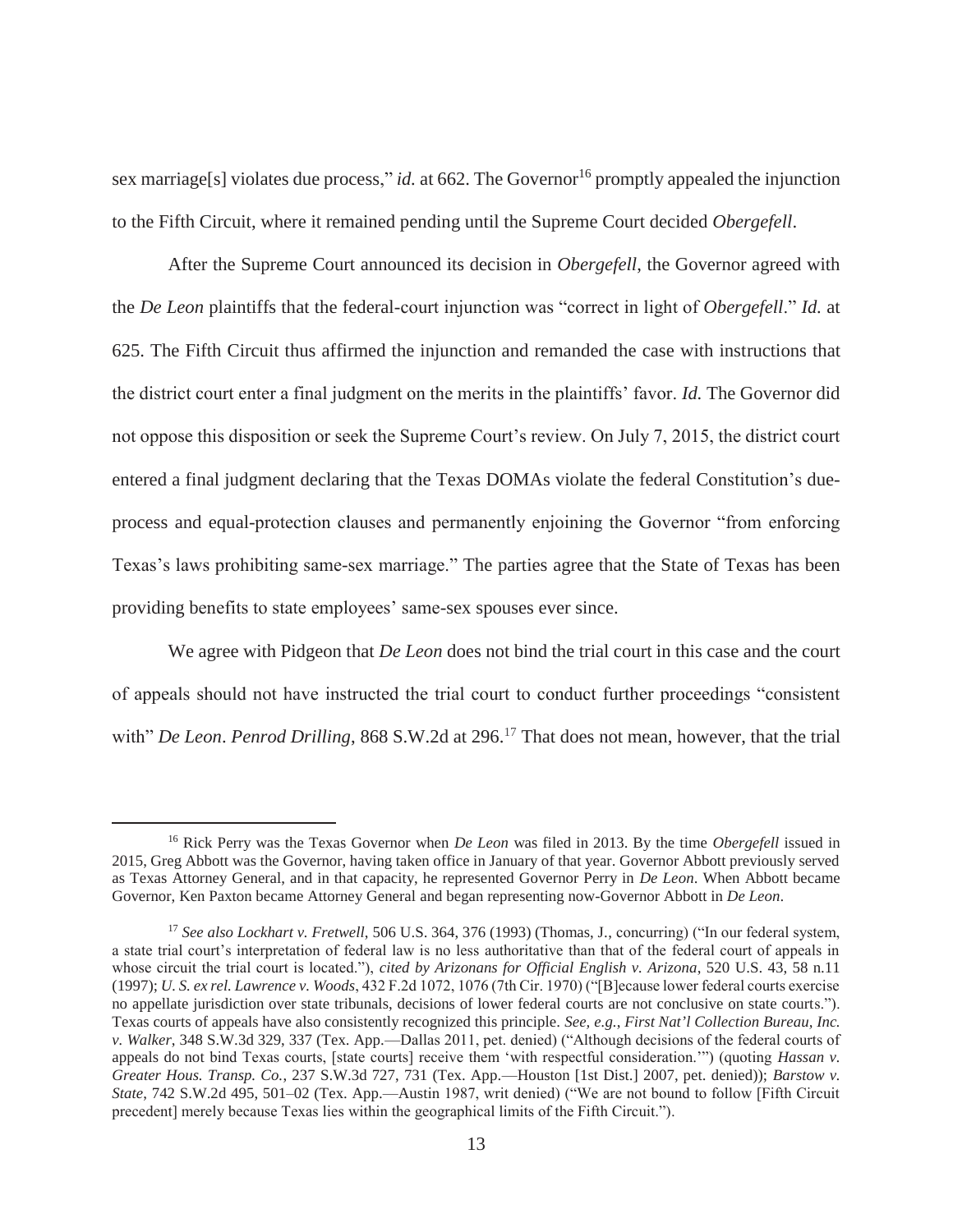court should not consider *De Leon* when resolving Pidgeon's claims. Fifth Circuit decisions, particularly those regarding federal constitutional questions, can certainly be helpful and may be persuasive for Texas trial courts. Moreover, *De Leon* could potentially affect the relief the trial court might provide on remand, since *De Leon* has enjoined the Governor from enforcing the Texas DOMAs and the State of Texas is thus providing benefits to state employees' same-sex spouses. The trial court should certainly proceed on remand "in light of" *De Leon*, but it is not required to proceed "consistent with" it.

## **B. "Reversal" of the injunction**

Pidgeon next argues that by "reversing" the trial court's temporary injunction instead of vacating or dissolving it, the court of appeals' judgment might be taken to have a *res-judicata* effect prohibiting Pidgeon from seeking or obtaining the same or similar relief on remand. The Mayor contends, however, that the court of appeals could not have erred by reversing the injunction order because our rules only permit a court of appeals to "*reverse* the trial court's judgment and remand the case for further proceedings." TEX. R. APP. P. 43.2(d) (emphasis added); *compare* TEX. R. APP. P. 43.2(e) (permitting courts of appeals to "*vacate* the trial court's judgment and *dismiss* the case" (emphases added)) *with* 60.2(f) (permitting this Court to "*vacate* the lower court's judgment and *remand* the case for further proceedings in light of changes in the law" (emphases added)); *but see* TEX. R. APP. P. 43.6 ("The court of appeals may make any other appropriate order that the law and the nature of the case require.").

Texas appellate courts have held that the "dissolution of a temporary injunction bars a second application for such injunctive relief." *See Sonwalkar v. St. Luke's Sugar Land P'ship*, 394 S.W.3d 186, 195 (Tex. App.—Houston [1st Dist.] 2012, no pet.); *see also City of San Antonio v.*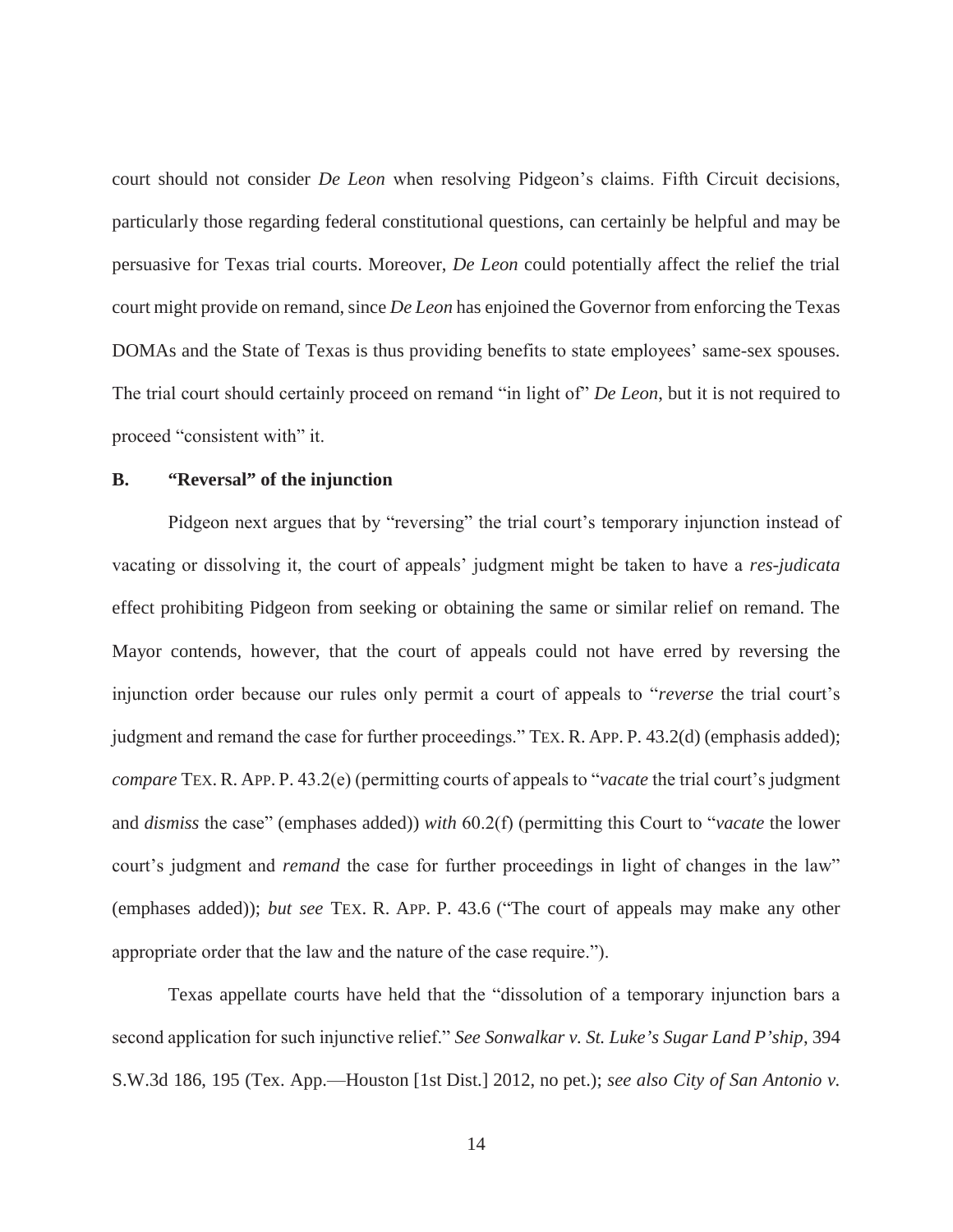*Singleton*, 858 S.W.2d 411, 412 (Tex. 1993) (stating that the trial court's jurisdiction to "review, open, vacate or modify" an injunction based on changed conditions "must be balanced against principles of res judicata"). But that is not true if "the second request is based on changed circumstances not known by the applicant at the time of the first application." *Sonwalkar*, 394 S.W.3d at 195 (citing *State v. Ruiz Wholesale Co.*, 901 S.W.2d 772, 776 (Tex. App.—Austin 1995, no writ)). When conditions have changed, including a change in the law, the trial court may consider the injunction anew in light of the new law or circumstances. *See Smith v. O'Neill*, 813 S.W.2d 501, 502 (Tex. 1991) (per curiam) (citing *City of Tyler v. St. Louis Sw. Ry.*, 405 S.W.2d 330, 332 (Tex. 1966)); *Sonwalkar*, 394 S.W.3d at 195.

*Obergefell* undoubtedly constitutes a "change in the law" that justified the dissolution of the trial court's injunction in this case. But in light of that change in the law, Pidgeon is not precluded from seeking the same or similar relief on remand. On remand, the trial court must consider both parties' arguments regarding the effect of *Obergefell* on Pidgeon's claims, and may grant whatever relief is then appropriate.

## **C. "Claw-back" Relief**

Pidgeon next argues that the court of appeals should have affirmed the temporary injunction "to the extent" the injunction required the City to "claw back" tax dollars it expended on benefits for same-sex spouses prior to *Obergefell*. Pidgeon reasons that *Obergefell* does not apply retroactively to authorize pre-*Obergefell* expenditures because the Supreme Court acknowledged that it was attributing a new meaning to the Fourteenth Amendment based on "new insights and societal understandings." *Obergefell*, 135 S. Ct. at 2603. According to Pidgeon, Supreme Court decisions apply retroactively when the Court determines and enforces the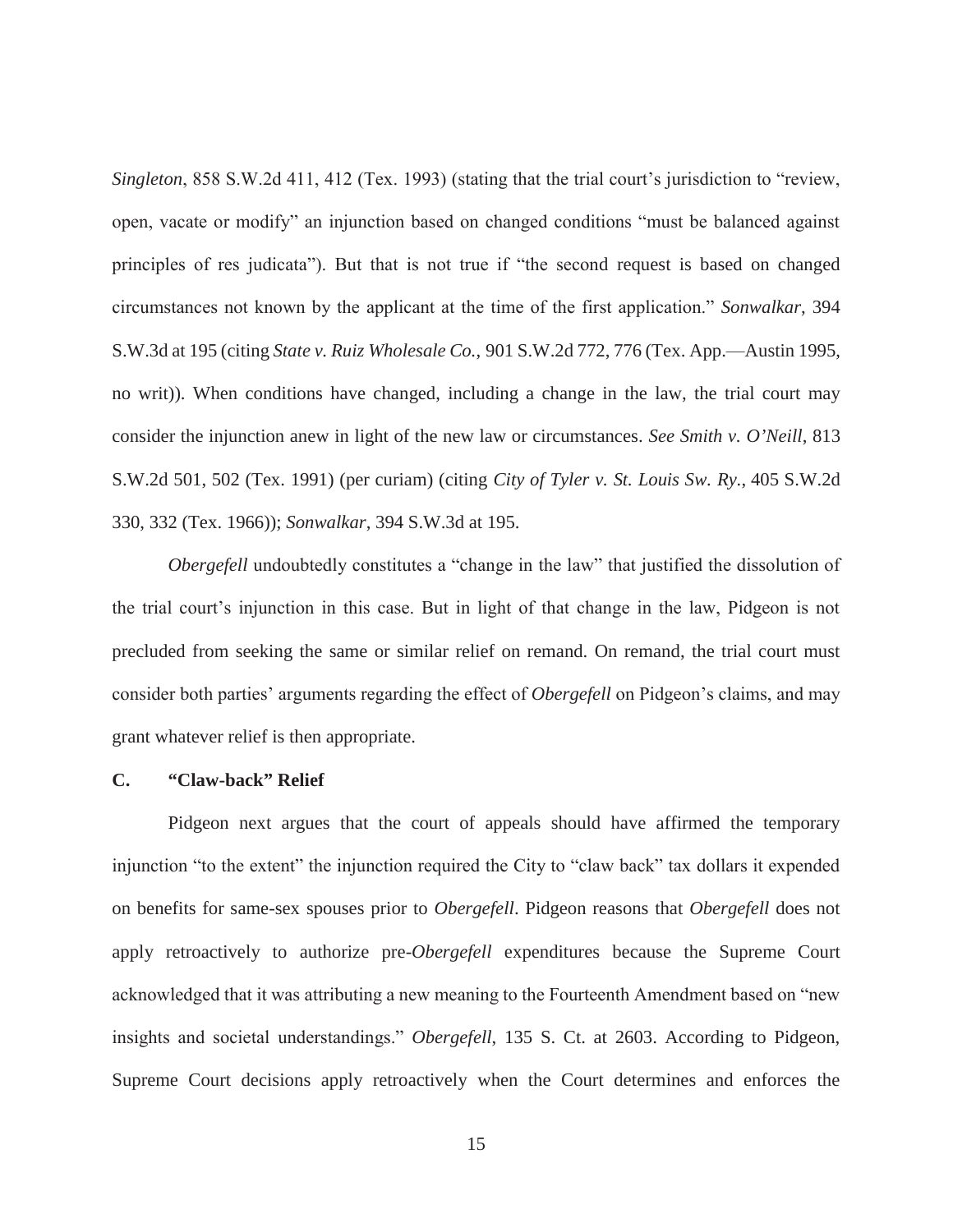Constitution's *original* meaning, *see Harper v. Va. Dept. of Taxation*, 509 U.S. 86, 106–07 (1993) (Scalia, J., concurring), but not when it changes the Constitution's meaning as it did in *Obergefell*. 18 And since *Obergefell* is not retroactive, the Texas DOMAs remained fully in effect at least until June 26, 2015, and the Mayor had no authority to issue or enforce the directive before then.

In response, the Mayor contends that Pidgeon lacks standing to seek any retroactive relief. The Mayor argues that although Pidgeon—as a City taxpayer—may have standing to complain about the City's future illegal expenditures of public funds, taxpayers only have standing to seek retrospective relief against illegal expenditures if they can demonstrate a particularized injury. *See Williams v. Lara*, 52 S.W.3d 171, 179 (Tex. 2001).

Relying on *Burwell v. Hobby Lobby Stores, Inc.*, — U.S. —, 134 S. Ct. 2751 (2014)—a challenge to federal health-insurance regulations under the federal Religious Freedom Restoration Act, *id.* at 2759—Pidgeon replies that he and Hicks have in fact suffered a particularized injury "because they are devout Christians who have been compelled by the mayor's unlawful edict to subsidize homosexual relationships that they regard as immoral and sinful." The Mayor, in turn, denies that *Hobby Lobby* grants Pidgeon standing under these circumstances, and contends that even if Pidgeon had standing to seek retroactive monetary relief—he would not have standing to

<sup>&</sup>lt;sup>18</sup> Pidgeon also argues that *Obergefell* cannot apply retroactively because otherwise (1) same-sex couples who lived together and held themselves out as "married" in jurisdictions that recognize common-law marriage would in fact be retroactively married; (2) any such couples who since ended their relationships and entered into new relationships could be retroactively liable for alimony to the former "spouses" and subject to bigamy prosecutions; and (3) jurisdictions around the country will be liable for damages to every same-sex couple that was denied a marriage license or recognition prior to *Obergefell*. We express no opinions on these hypotheticals at this time, as they are unnecessary to our resolution of this appeal.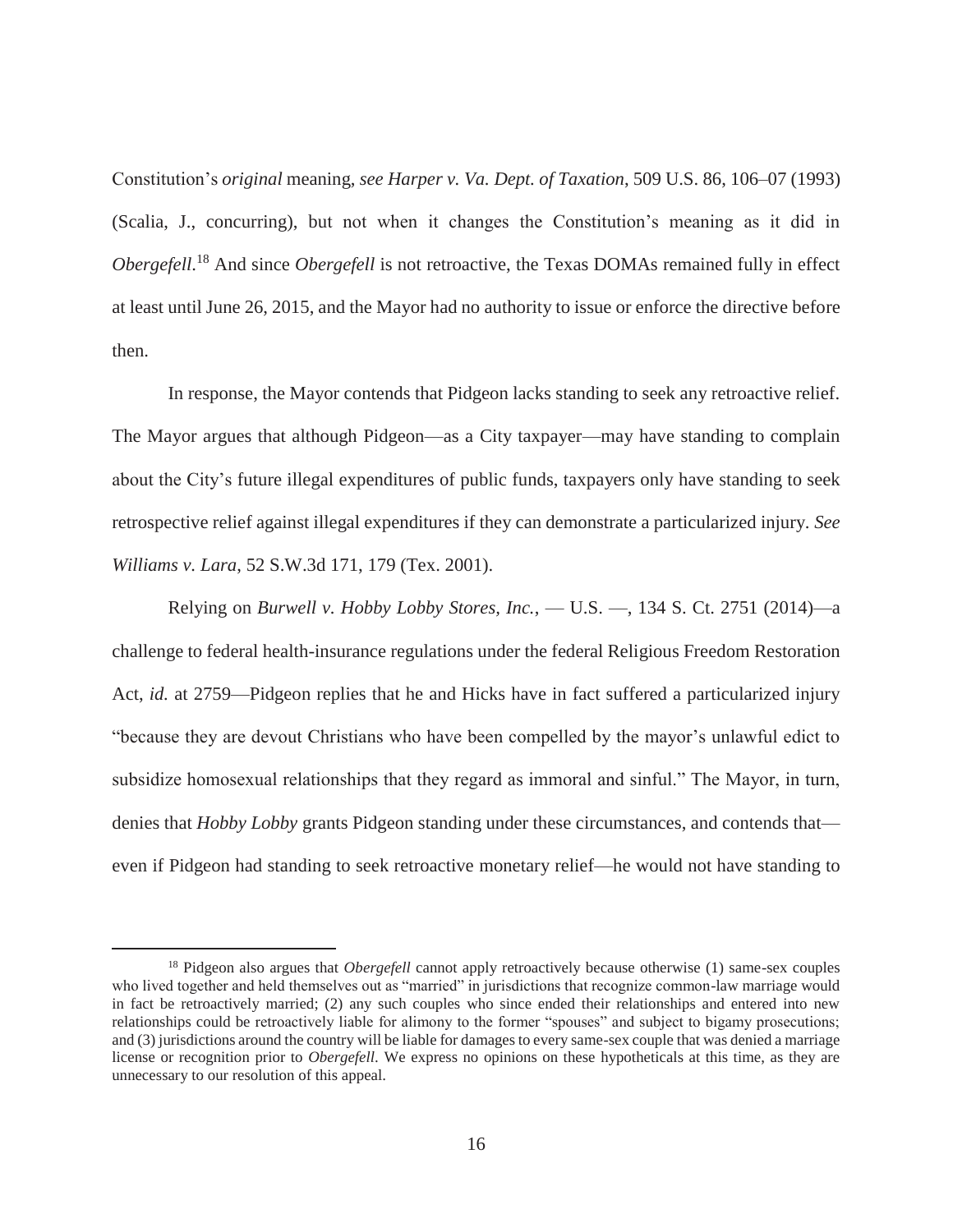force the City to recover funds it previously paid to third parties. *See Hoffman v. Davis*, 100 S.W.2d 94, 96 (Tex. 1937) (holding that when a taxing entity has already spent a taxpayer's tax money, "an action for its recovery is for the [taxing entity]," and the "cause of action belongs to it alone"); *see also Bland Indep. Sch. Dist. v. Blue*, 34 S.W.3d 547, 556 (Tex. 2000) (quoting *Hoffman* with approval).

We find these arguments both interesting and important, but at least two obstacles prevent us from reaching them today. First, Pidgeon never requested an injunction requiring the City to claw back benefits it provided before *Obergefell*; and second, the trial court never granted one. The temporary injunction at issue here prospectively prohibited the City "from furnishing benefits to persons who were married in other jurisdictions to City employees of the same sex." The order did not to any extent require the City to recover benefits it had previously paid. It was a *temporary* injunction, and its only "proper function" was to "preserve the status quo." *Coyote Lake Ranch v. City of Lubbock*, 498 S.W.3d 53, 65 (Tex. 2016). We cannot conclude that the court of appeals erred by failing to preserve the injunction "to the extent" that it required a claw-back when it did not require a claw-back to any extent.

 Because Pidgeon has never yet sought a claw-back injunction, we express no opinion on whether he has standing to seek one or whether he is entitled to one. We agree with Pidgeon, however, that the court of appeals' opinion and judgment do not prohibit him from seeking such an injunction or any other relief on remand. But we conclude that the court of appeals did not err by reversing this temporary injunction in its entirety.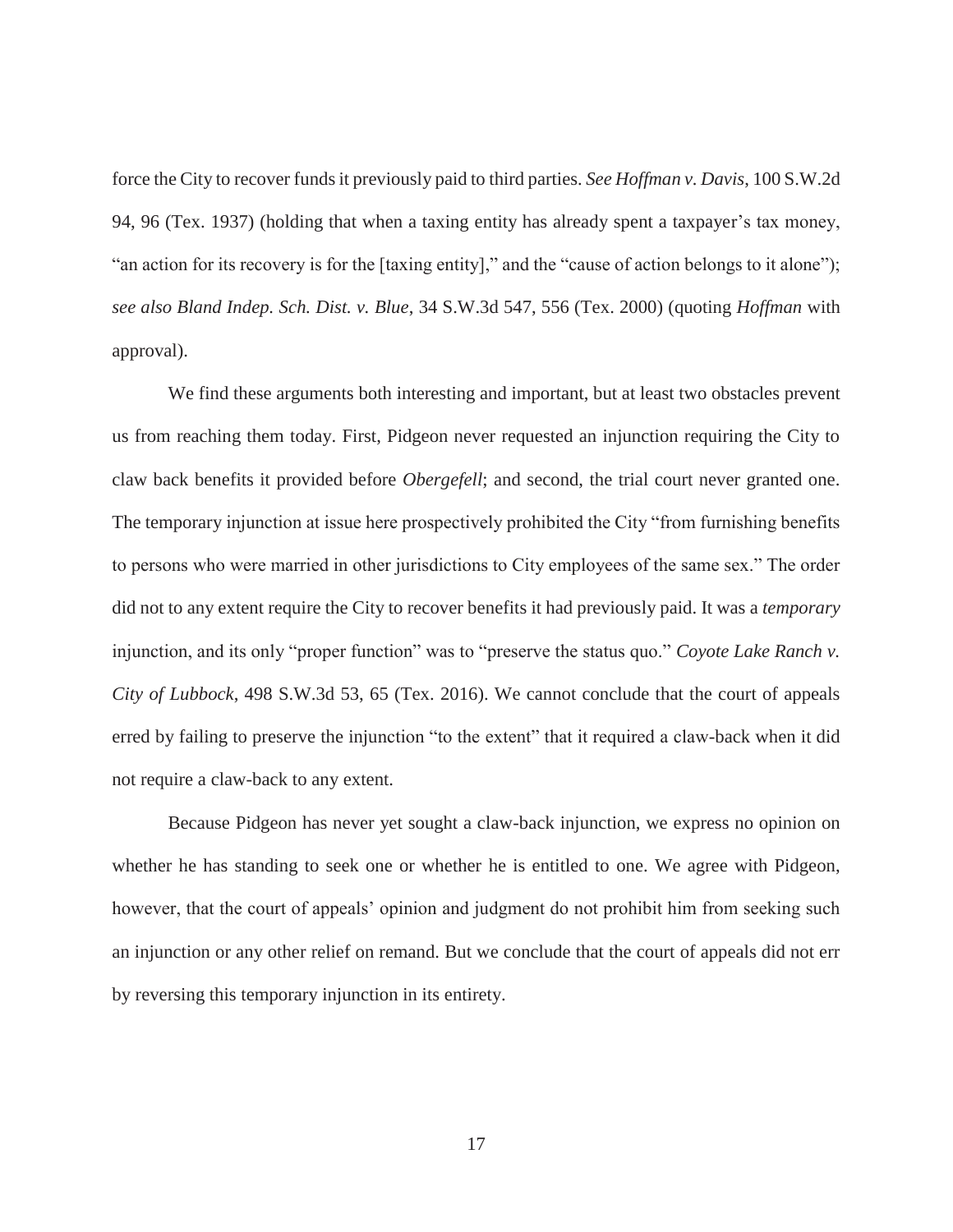## **D. Instructions on Remand**

Finally, Pidgeon urges us to instruct the trial court to "narrowly construe" *Obergefell* on remand and to "comply with *Obergefell* but not to expand on it," so as to "preserve as much of the [Texas DOMAs] as possible." Pidgeon argues that we should provide these instructions because *Obergefell* is "poorly reasoned," has "no basis in the text or history of the Constitution," and does not "faithfully interpret" the Constitution. So construed, *Obergefell* may have recognized a "fundamental right" to same-sex marriage and may "require States to license and recognize samesex marriages," but, Pidgeon contends, it did not recognize a fundamental right "to spousal employee benefits" or "require States to give taxpayer subsidies to same-sex couples." Pidgeon argues that we should "remand for a new temporary injunction hearing" and the trial court should "consider on remand which applications of [the Texas DOMAs] can be preserved to the extent they prohibit taxpayer subsidies for same-sex marriages."

The Mayor agrees we should remand this case to the trial court, but contends that *Obergefell*, and *Windsor* before it, held that the Constitution protects not only the right of samesex couples to marry, but also to receive all of the "benefits" of marriage. *See, e.g.*, *Obergefell*, 135 S. Ct. at 2606 (declining to adopt a "slower, case-by-case determination of the required availability of specific public benefits to same-sex couples"); *Windsor*, 133 S. Ct. at 2694 (observing that the federal DOMA prevents "same-sex married couples from obtaining government healthcare benefits they would otherwise receive"). The Mayor also contends that Pidgeon lacks standing to challenge the Mayor's directive under *Obergefell*, and rejects Pidgeon's position that Texas courts can "narrowly construe" *Obergefell*, at least to the extent that means they can ignore its natural meaning and applications. *See, e.g.*, *McKinney v. Blankenship*, 282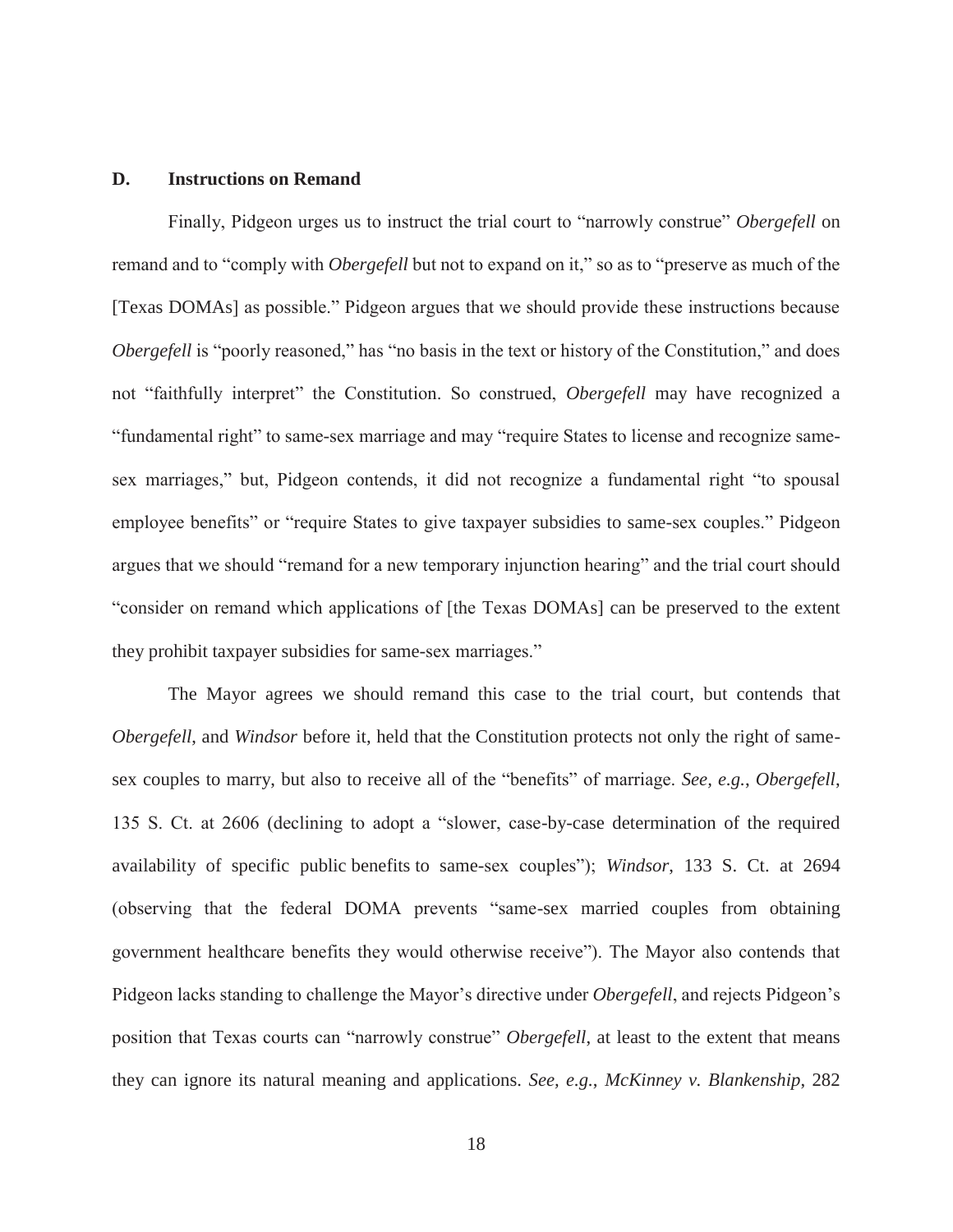S.W.2d 691, 694–95 (Tex. 1955) (rejecting argument that Texas courts could ignore *Brown v. Board of Education* since Texas's segregation laws "were not before the Supreme Court" in that case as "so utterly without merit that we overrule it without further discussion").

We agree with the Mayor that any effort to resolve whether and the extent to which the Constitution requires states or cities to provide tax-funded benefits to same-sex couples without considering *Obergefell* would simply be erroneous.<sup>19</sup> On the other hand, we agree with Pidgeon that the Supreme Court did not address and resolve that specific issue in *Obergefell*. "Whatever ramifications *Obergefell* may have for sexual relations beyond the approval of same-sex marriage are unstated at best . . . . " *Coker v. Whittington*, 858 F.3d 304, 307 (5th Cir. 2017).<sup>20</sup> The Supreme Court held in *Obergefell* that the Constitution requires states to license and recognize same-sex marriages to the same extent that they license and recognize opposite-sex marriages, but it did not hold that states must provide the same publicly funded benefits to all married persons, and—unlike the Fifth Circuit in *De Leon*—it did not hold that the Texas DOMAs are unconstitutional.

<sup>19</sup> *See, e.g.*, *Pavan v. Smith*, \_\_\_ U.S.\_\_\_, 2017 WL 2722472, at \*2 (2017) (per curiam) (holding that "*Obergefell* proscribes" the "disparate treatment" resulting from state statute that requires listing married woman's husband's name on child's birth certificate but permits state to omit married woman's female spouse's name); *see also Obergefell*, 135 S. Ct. at 2601 (stating that "same-sex couples are denied the constellation of benefits that the States have linked to marriage"), 2604 (stating that DOMAs "burden the liberty of same-sex couples" and deny "all the benefits afforded opposite-sex couples"), 2626 (Roberts, C.J., dissenting) (inviting same-sex-marriage proponents to celebrate "the availability of new benefits"); *Windsor*, 133 S. Ct. at 2692 (stating that the federal "DOMA rejects the long-established precept that the incidents, benefits, and obligations of marriage are uniform for all married couples within each State"), 2693 (stating that the federal DOMA "operates to deprive same-sex couples of the benefits and responsibilities that come with the federal recognition of their marriages").

<sup>20</sup> *See, e.g.*, *Parella v. Johnson*, No. 1:15-cv-0863, 2016 WL 3566861, at \*9–10 (N.D.N.Y. June 27, 2016) (holding that even after *Obergefell*, the "fundamental right to marry" does not include "the right to obtain a visa for an alien spouse"); *Solomon v. Guidry*, 155 A.3d 1218, 1221 (Vt. 2016) ("[B]ecause civil marriage and civil unions remain legally distinct entities in Vermont and because *Obergefell* mandated that states recognize only samesex *marriage*, uncertainty remains as to whether *Obergefell* requires other states to recognize and dissolve civil unions established in Vermont."); *In re P.L.L.-R.*, 876 N.W.2d 147, 153 (Wis. Ct. App. 2015) ("*Obergefell* did not answer questions regarding Wisconsin's presumption of paternity statute.").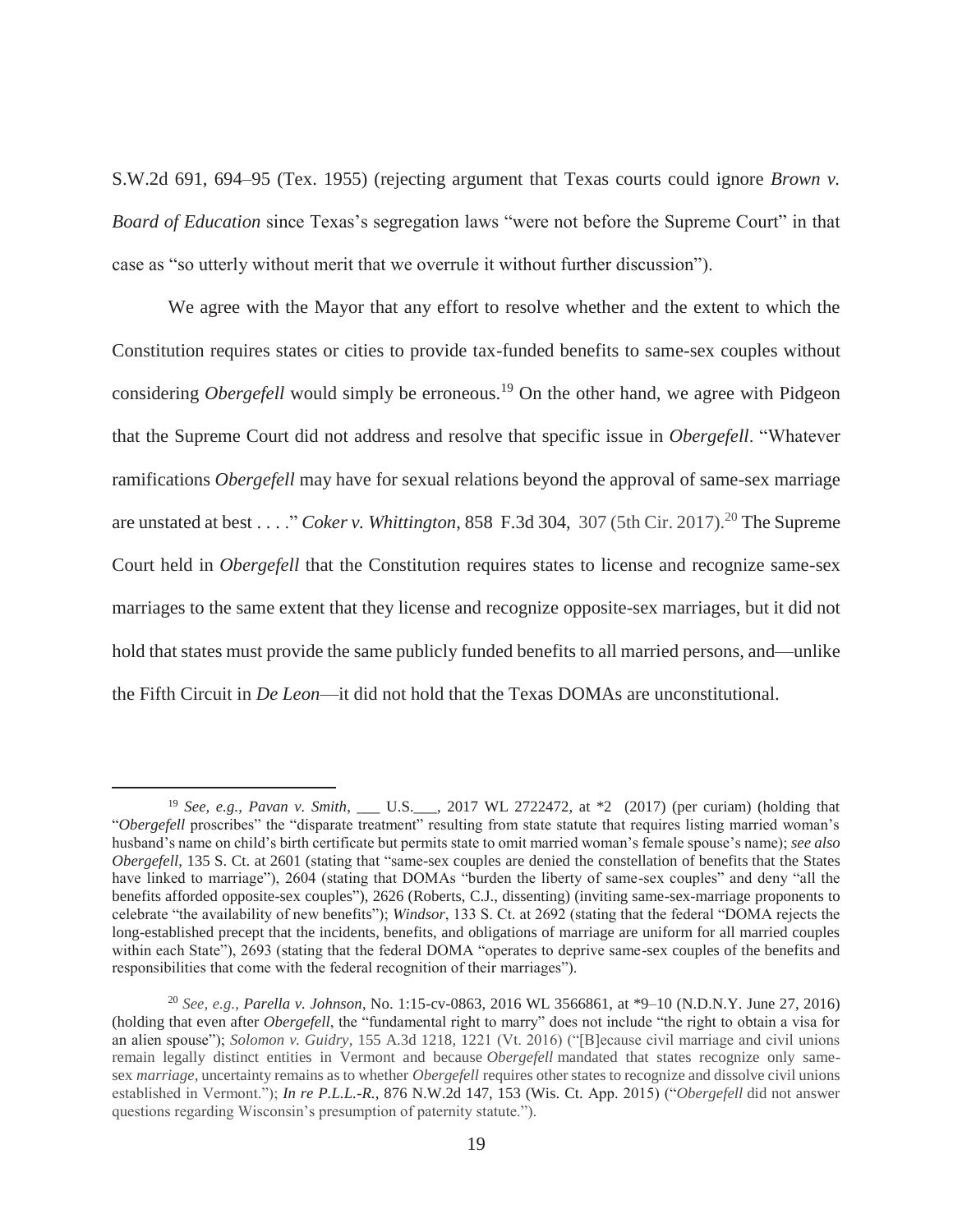Of course, that does not mean that the Texas DOMAs *are* constitutional or that the City may constitutionally deny benefits to its employees' same-sex spouses. Those are the issues that this case now presents in light of *Obergefell*. We need not instruct to the trial court to "narrowly construe" *Obergefell* to confirm that *Obergefell* did not directly and expressly resolve those issues. But neither will we instruct the trial court to construe *Obergefell* in any manner that makes it irrelevant to these issues. Pidgeon contends that neither the Constitution nor *Obergefell* requires citizens to support same-sex marriages with their tax dollars, but he has not yet had the opportunity to make his case. And the Mayor has not yet had the opportunity to oppose it. Both are entitled to a full and fair opportunity to litigate their positions on remand.

Although both parties agree that we should remand this case for the parties to have that full and fair opportunity, some amici have argued that we should resolve the parties' dispute here on this interlocutory appeal. We cannot resolve the parties' claims now, however, because they have not yet been fully developed or litigated. The parties' arguments address the meaning and ramifications of *Obergefell*, which was not announced until after the parties had filed their briefs in the court of appeals. Naturally, the parties did not raise their current arguments in the trial court or in the court of appeals, and neither court ruled on them. Many of the arguments—including those addressing standing and retroactivity, for example—depend on an evidentiary record that the parties have not yet had the opportunity to develop. "Without an actual challenge . . . , without full briefing from all parties . . . , and without complete vetting of the parties' potential arguments in the lower courts, we are ill-prepared to offer—and constitutionally prohibited from offering—an advisory interpretation . . . that could have significant, lasting consequences." *Hegar v. Tex. Small Tobacco Coal.*, 496 S.W.3d 778, 792 (Tex. 2016) (citing *Brooks v. Northglen Ass'n*, 141 S.W.3d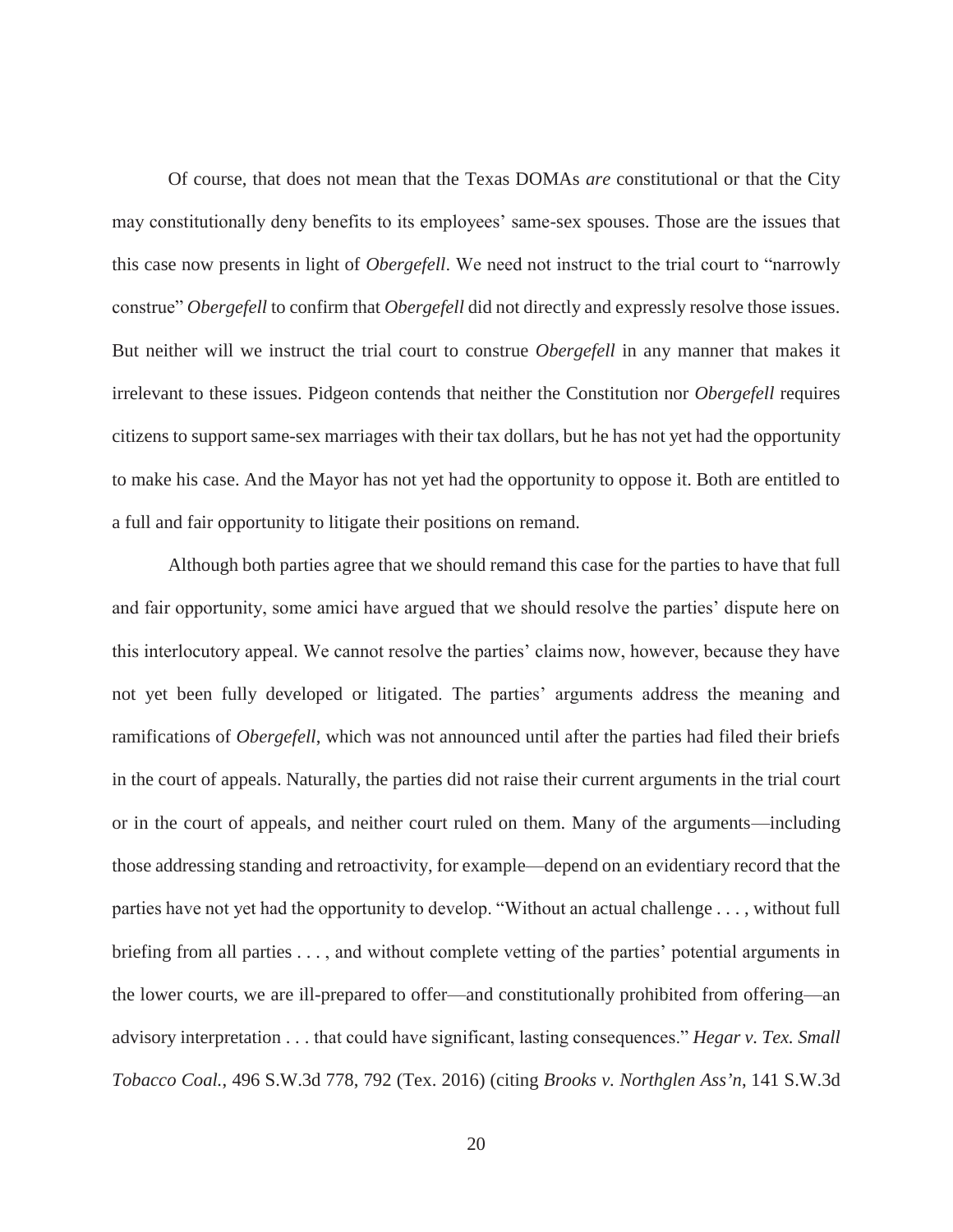158, 164 (Tex. 2004)); *see also Pub. Affairs Assocs. v. Rickover*, 369 U.S. 111, 113 (1962) ("These are delicate problems; their solution is bound to have far-reaching import. Adjudication of such problems, certainly . . . should rest on an adequate and full-bodied record. The record before us is woefully lacking in these requirements."). We decline the amici's requests that we render a final ruling on the merits before the parties have had a full opportunity to make their case.

## **IV. Immunity**

Finally, we address the Mayor's and the City's interlocutory appeals from the trial court's orders denying their pleas to the jurisdiction based on governmental immunity. Although the parties briefed this issue in the court of appeals, they did so before *Obergefell*, and the court did not address the issue in its opinion or its judgment. The Mayor noted the issue but reserved briefing in this Court. We are hesitant to ignore the issue because governmental immunity implicates the courts' subject-matter jurisdiction to hear Pidgeon's claims. *See Engelman Irrig. Dist. v. Shield Bros.*, — S.W.3d —, — (Tex. 2017). But neither party has briefed the issue since *Obergefell*, which may also affect the immunity defenses.

The parties agree, for example, that Pidgeon sued the Mayor in her official capacity for acting *ultra vires*, that is, "without legal authority." *City of El Paso v. Heinrich*, 284 S.W.3d 366, 372 (2009). Pidgeon alleges that the Mayor acted unlawfully and without authority by issuing and enforcing the directive because the Texas and Houston DOMAs prohibit the City from providing benefits to employees' same-sex spouses. Governmental immunity does not bar an *ultra-vires* claim, but the parties disagree whether the Mayor's directive remains unlawful and unauthorized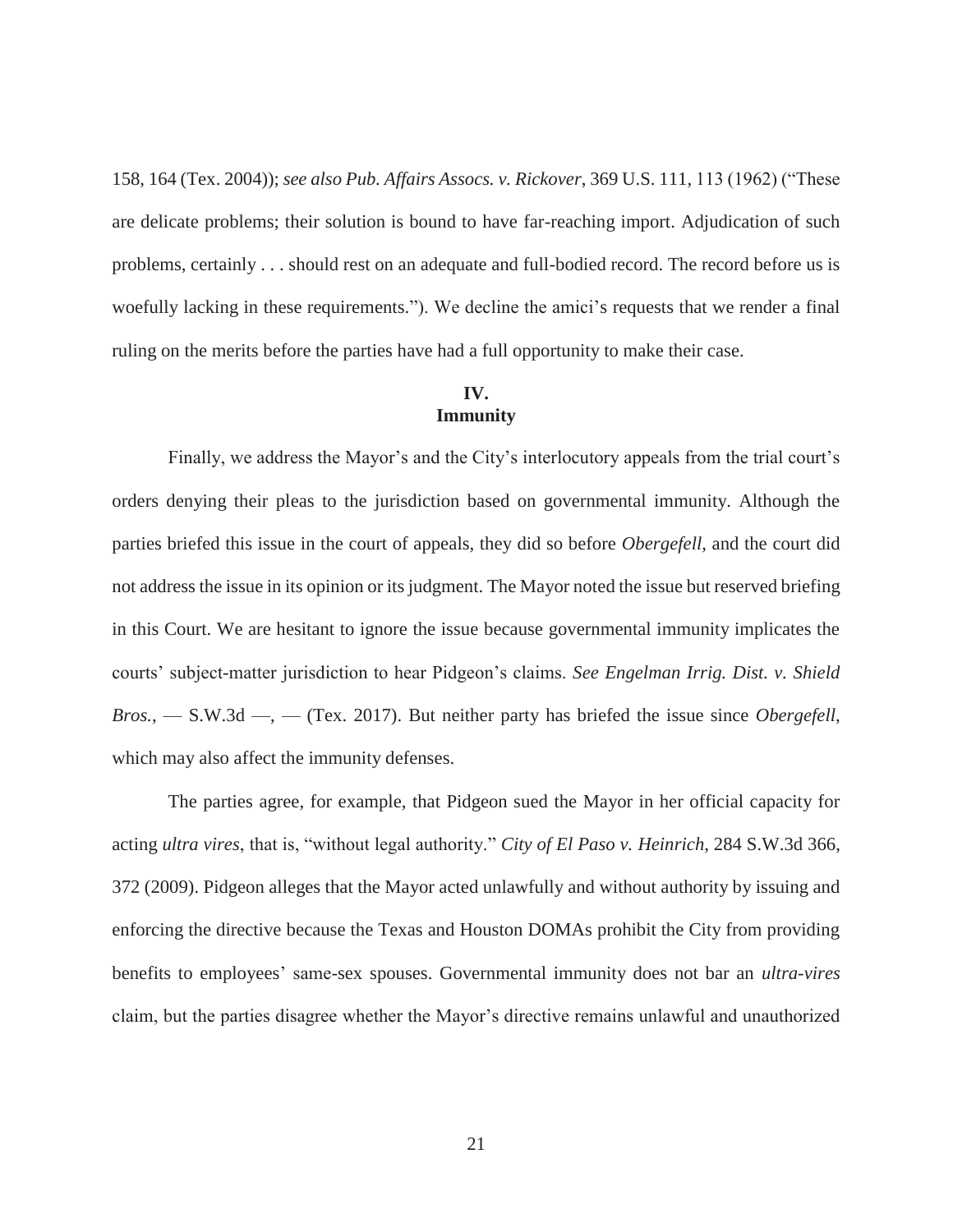after *Obergefell*. 21 This disagreement may present the ultimate issue in this case, both on the merits and for purposes of determining whether the Mayor has acted *ultra vires*.

The trial court denied the Mayor's plea, but it did so in 2014, prior to *Obergefell*. Whether (or the extent to which) Pidgeon alleges *ultra-vires* conduct even after *Obergefell* is an issue that the trial court must address in the first instance. *See* TEX. R. APP. P. 60.2(f) (providing that this Court may "vacate the lower court's judgment and remand the case for further proceedings in light of changes in the law"); *In re Doe 2*, 19 S.W.3d 278, 283 (Tex. 2000) (noting that rule 60.2(f) is "particularly well-suited" to situations in which courts must address novel situations).

Unlike the Mayor, however, the City is not a proper party to an *ultra-vires* claim. *See Heinrich*, 284 S.W.3d at 372–73 ("[T]he governmental entities themselves—as opposed to their officers in their official capacity—remain immune from suit. . . . [I]t follows that [*ultra-vires*] suits cannot be brought against the state, which retains immunity, but must be brought against the state actors in their official capacity."). The City argued in its plea that the trial court must dismiss Pidgeon's claims against it because Pidgeon failed to plead or establish any waiver of the City's immunity. In response, Pidgeon argued that the Texas Uniform Declaratory Judgments Act (the DJA) waives the City's immunity against Pidgeon's claim. *See* TEX. CIV. PRAC. & REM. CODE §§ 37.001–.011.

<sup>21</sup> We note that neither the Supreme Court in *Obergefell* nor the Fifth Circuit in *De Leon* "struck down" any Texas law. When a court declares a law unconstitutional, the law remains in place unless and until the body that enacted it repeals it, even though the government may no longer constitutionally enforce it. Thus, the Texas and Houston DOMAs remain in place as they were before *Obergefell* and *De Leon*, which is why Pidgeon is able to bring this claim.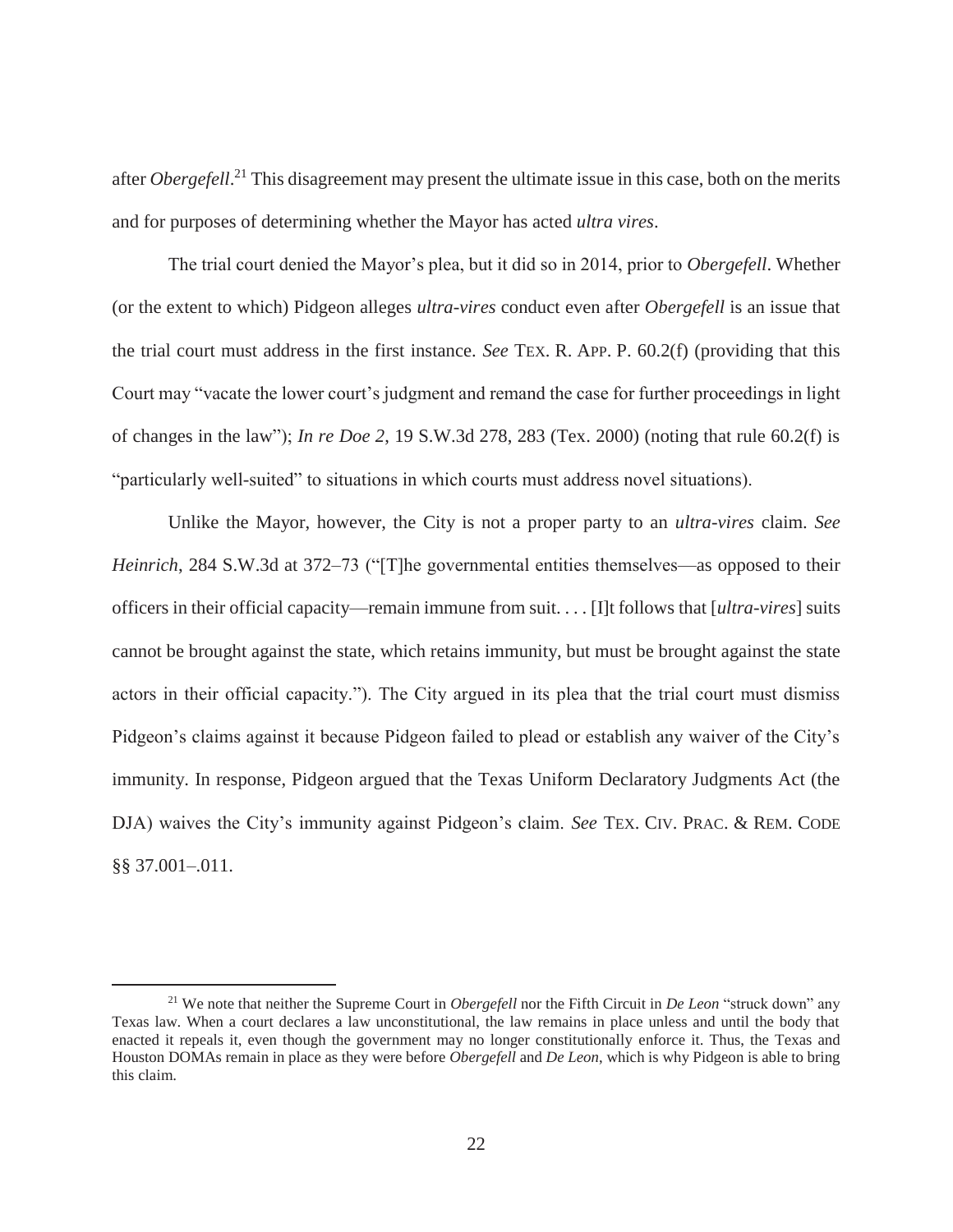The City pointed out, however, that Pidgeon never mentioned the DJA in his petition, much less pleaded that it waived the City's governmental immunity. At the hearing on the City's plea, and in his brief in the court of appeals, Pidgeon acknowledged that he had not expressly pleaded a claim or waiver under the DJA, but offered to amend his pleadings "to make the request for a declaration more explicit." On remand, Pidgeon will have the opportunity to replead his claims against the City, and the City will have the opportunity to file a new plea to the jurisdiction as to any such claims.

# **V. Conclusion**

In *Obergefell*, the Supreme Court acknowledged that our historical view of marriage has long been "based on the understanding that marriage is a union between two persons of the opposite sex." 135 S. Ct. at 2594. It concluded, however, that this "history is the beginning of these cases," and it rejected the idea that it "should be the end as well." *Id.* But *Obergefell* is not the end either. Already, the Supreme Court has taken one opportunity to address *Obergefell*'s impact on an issue it did not address in *Obergefell*, and there will undoubtedly be others. *See Pavan*, \_\_\_ U.S. at \_\_\_, 2017 WL 2722472, at \*2.<sup>22</sup> Pidgeon and the Mayor, like many other litigants throughout the country, must now assist the courts in fully exploring *Obergefell*'s reach and ramifications, and are entitled to the opportunity to do so.

<sup>22</sup> On the same day the Supreme Court issued its per curiam opinion in *Pavan*, it also granted certiorari in another case involving a same-sex-marriage issue *Obergefell* did not address. *See Craig v. Masterpiece Cakeshop, Inc.*, 370 P.3d 272 (Colo. App. 2015), *cert. granted sub nom. Masterpiece Cakeshop, Ltd. v. Colo. Civil Rights Comm'n*, — U.S.L.W. — (U.S. June 26, 2017) (No. 16-111). The Court's decision to hear and consider *Masterpiece Cakeshop* illustrates that neither *Obergefell* nor *Pavan* provides the final word on the tangential questions *Obergefell*'s holdings raise but *Obergefell* itself did not address.